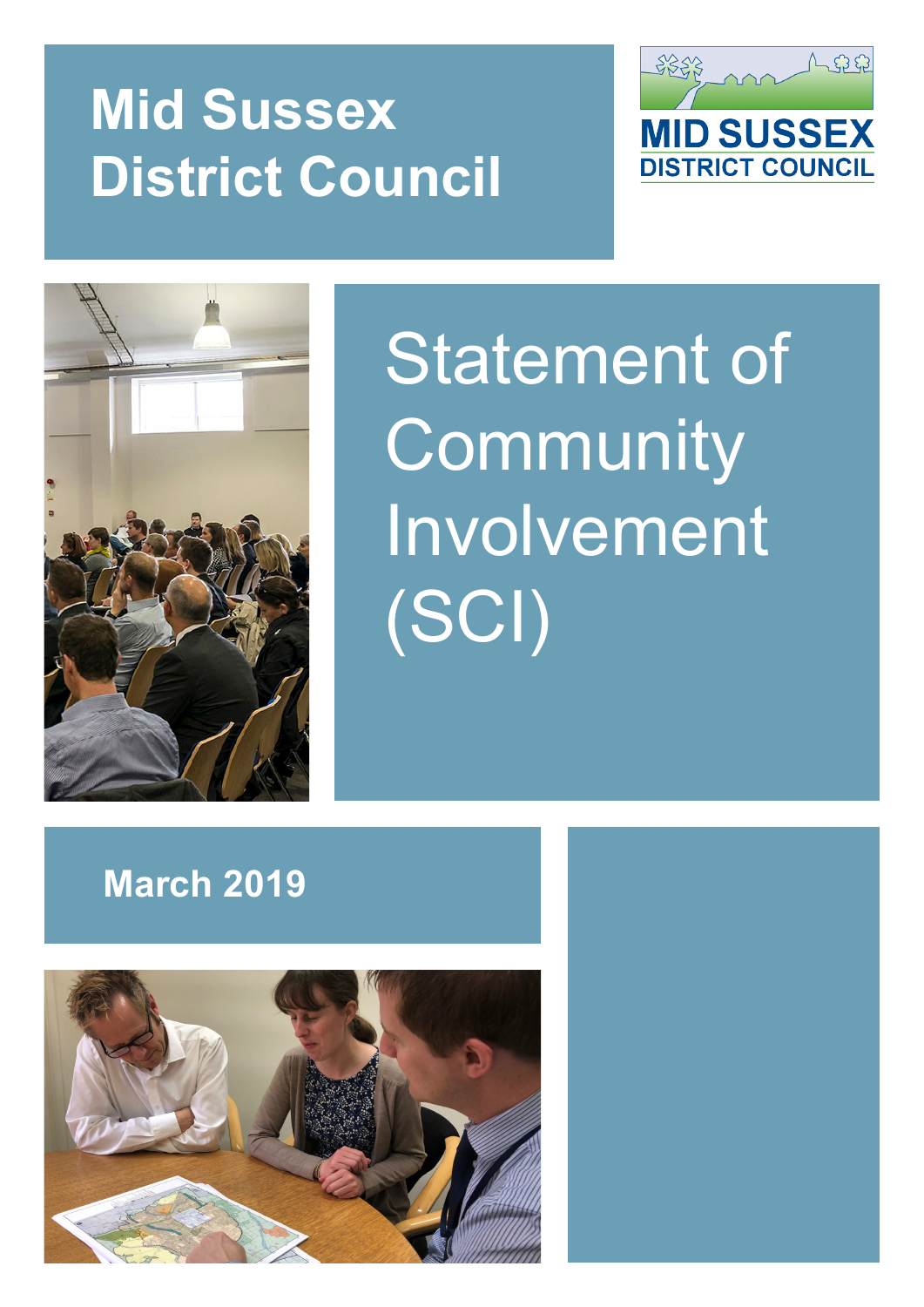# **Contents**

| <b>Mid Sussex District Council Contact Information</b>                   | $\overline{2}$  |
|--------------------------------------------------------------------------|-----------------|
| <b>Background to the Statement of Community Involvement (SCI)</b>        | 3               |
| <b>General Principles for Community Engagement: The Code of Practice</b> | 5               |
| <b>Community Involvement Plans</b>                                       | $6\phantom{1}6$ |
| <b>Community Involvement in Plan-Making</b>                              | 9               |
| <b>Community Involvement in Planning Applications</b>                    | 14              |
| <b>Neighbourhood Planning</b>                                            | 19              |
| <b>Duty to Cooperate</b>                                                 | 20              |
| <b>Resources and Monitoring</b>                                          | 21              |
| <b>Further Information and Advice</b>                                    | 22              |
| <b>Concerned about Community Involvement?</b>                            | 23              |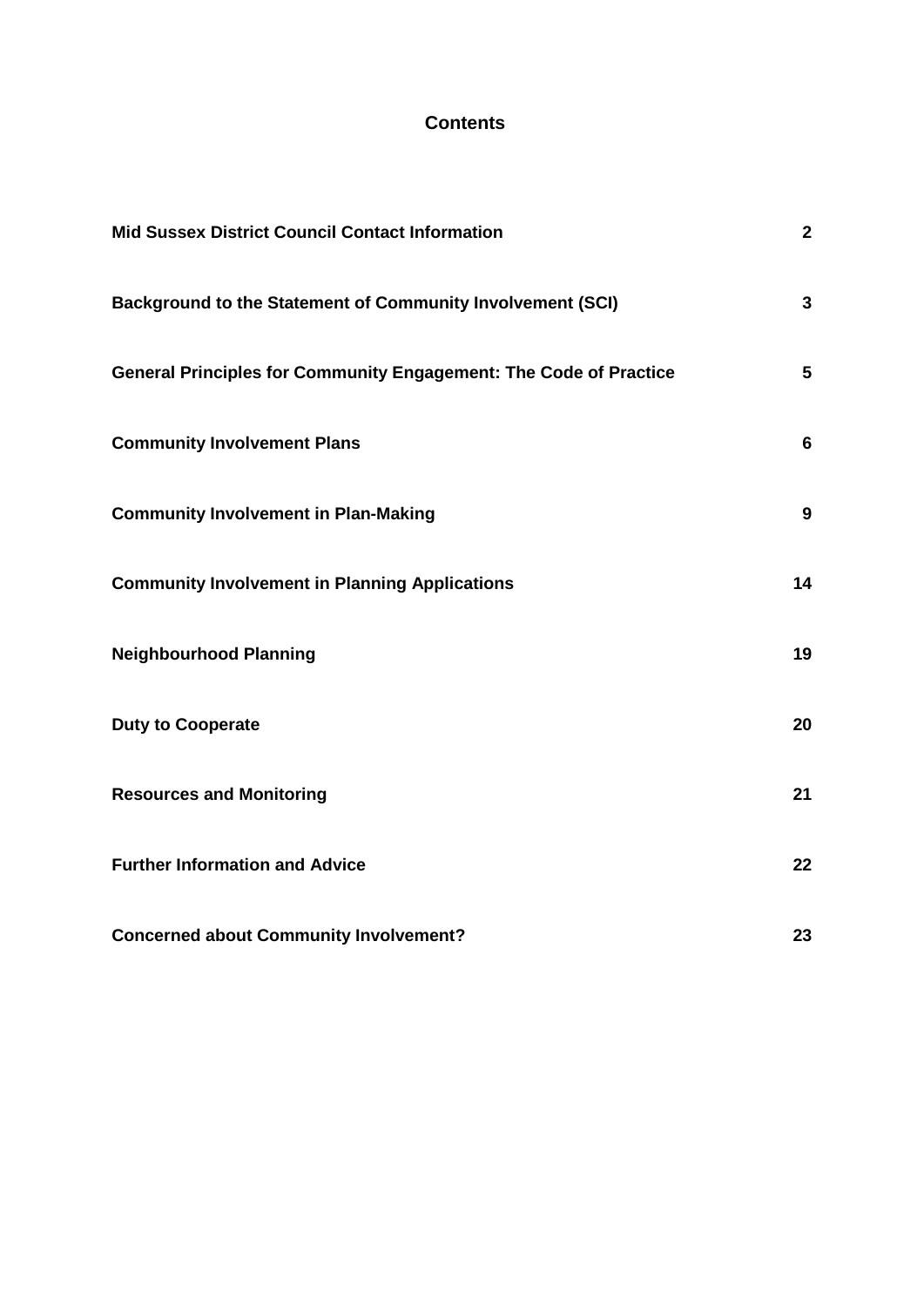# **Mid Sussex District Council Contact Information**

Planning Policy and Economic Development Mid Sussex District Council **Oaklands** Oaklands Road Haywards Heath West Sussex RH16 1SS

- **Web:** <https://www.midsussex.gov.uk/planning-building/planning-policy/>
- **Email:** planningpolicy@midsussex.gov.uk
- **Tel:** 01444 477053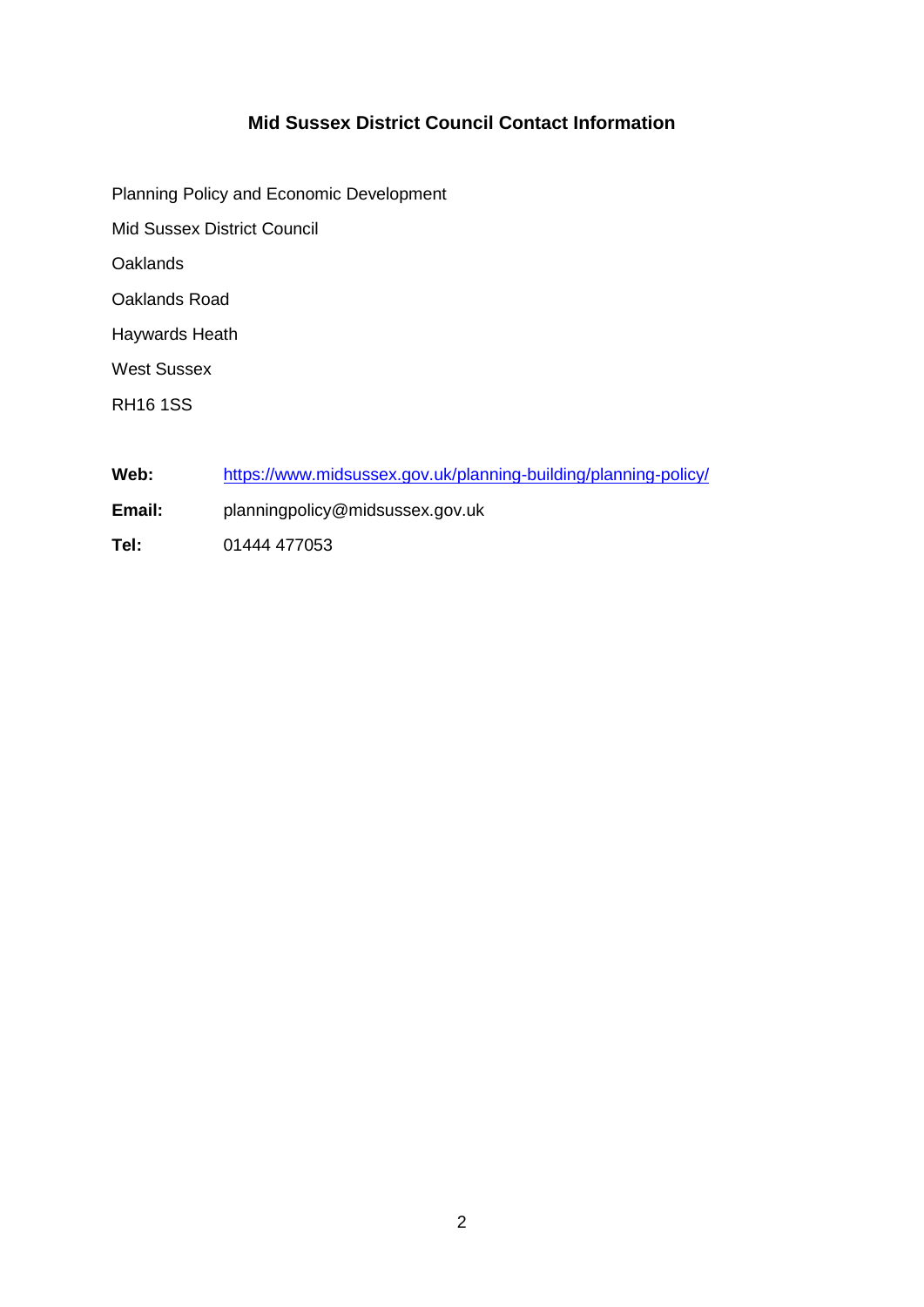# **Background to the Statement of Community Involvement (SCI)**

#### **Introduction**

The Mid Sussex District Plan was adopted in March 2018 and will direct development in the District in the years to 2031. The Plan seeks to deliver the Vision set out in the *Mid Sussex Sustainable Communities Strategy (2012):*

"A thriving and attractive District, a desirable place to live, work and visit. Our aim is to maintain, and where possible, improve the social, economic and environmental well being of our District and the quality of life for all, now and in the future".

Mid Sussex District Council believes that effective and transparent community involvement can help achieve this Vision. In order to do so, the Council must actively seek to understand the needs and aspirations of all the different communities across the District. This is particularly important when decisions are difficult, resources are limited and where people disagree on the best way forward. Effective and transparent community involvement will help elected Councillors balance competing pressures and make better decisions.

The Council is always looking for ways for the community to become more engaged in planning matters. We aim to make it simple for local people to contribute to the planning process and hope to involve as many local people as we can in decisions which affect the communities they live in. At the Council, we appreciate how vital local knowledge is for ensuring the sustainable development of Mid Sussex and to the improvement of local communities .

This Statement of Community Involvement (SCI) is a 'code of practice' setting out policies for the Council to adopt in engaging people in planning processes. This will provide access for people to the preliminary stages of plan-making and planning applications. It describes how and when the Council will seek to engage with residents, businesses and other local organisations in the preparation of planning policy documents, in the determination of planning applications and in other key elements of the planning process in the District. It is for anyone interested in playing a part in improving the future of Mid Sussex. In line with national guidance, it stresses the importance of 'front-loading' engagement by communities in planning processes.

The Council must comply with the SCI in preparing any development plan document, or when determining a planning application.

#### **Status of the SCI**

This statement acts as a guide and benchmark for all Council services to use when involving communities in planning and in designing Community Involvement Plans. As such, it sets out key principles that need to be met when engaging with the public.

It will supersede the previously adopted Statement of Community Involvement (2011) and will become a statutory document of the Council's Planning Policy documents.

#### **Legal Requirements**

The Council recognises that in some areas of its work there are minimum legal standards for public consultation and these will always be adhered to.

The legal requirements for consultation and community involvement in plan-making and planning applications are set out by Government in legislation including that in the box overleaf: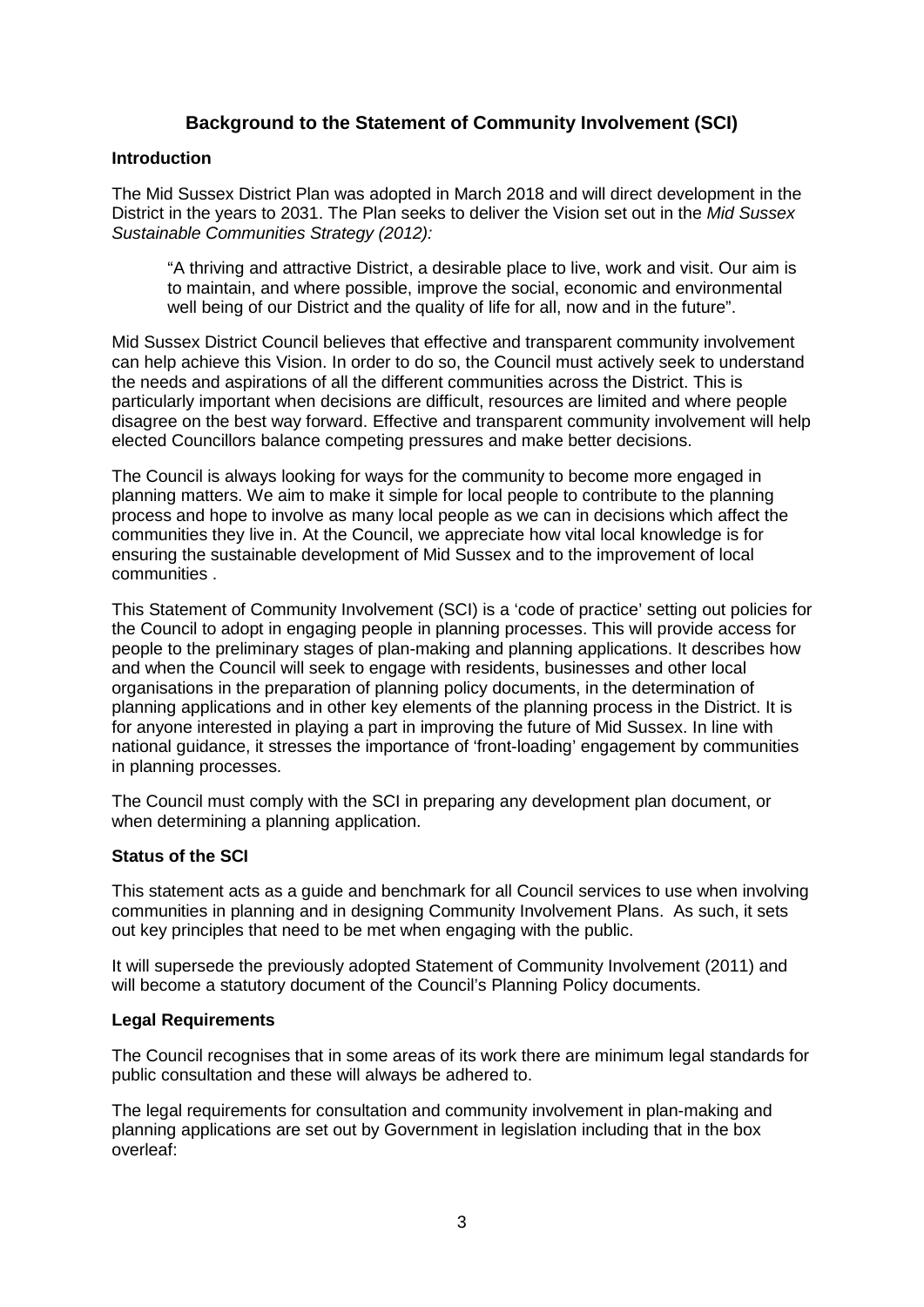#### *Plan-making*

*The Town and Country Planning (Local Planning) (England) Regulations 2012.* The Regulations set out the procedure to be followed by local planning authorities in relation to the preparation of local plans and supplementary planning documents including who is to be consulted and which documents must be made available at each stage of the process.

#### *Planning applications*

*The Town and Country Planning (Development Management (Procedure) (England) Order 2015.*

This sets out the steps local authorities must take with regard to the processing and administration of planning applications from the point where an application is made through to the way in which decisions are recorded.

The requirement to prepare a SCI is set out in the Planning and Compulsory Purchase Act (2004). Mid Sussex District Council first published an SCI in 2011 to explain how the Council engage and involve local people and communities in the planning process. Since 2011 there have been a number of important changes to national planning policy and subsequently, the Council is acting to ensure its SCI remains useful to local people. Moving forward, legislation now requires SCIs to be updated at least every 5 years and has amplified the range of issues SCIs should contain, including that they set out how the authority will support neighbourhood planning groups in reviewing neighbourhood plans. The SCI has been reviewed in this context and will continue to be reviewed every five years.

# **How is the Planning Service at Mid Sussex District Council structured?**

#### *Planning Policy and Economy*

The Section is responsible for preparing planning documents used to shape the future development of the District. The overarching document is the recently adopted District Plan. There are a number of Development Plan Documents that sit beneath it and more will follow. The policies within the documents need to take into account local, regional and national policies, needs and interests. The Statement of Community Involvement is an important part of Mid Sussex's policy framework.

The Section also produces the District's Economic Development Strategy 2018-2031 as launched in June 2018.

#### *Development Management*

The Development Management service is responsible for processing and determining planning applications and other related applications such as listed buildings, trees, and advertisement consent. It is at the planning application stage where specific, detailed decisions are made about what happens to a piece of land or a building. Applications are all considered using the District Plan, Neighbourhood Plans, planning policy documents and other advice and information. The Section also has a role in investigating breaches of planning control and making sure that developments are carried out with the necessary consents.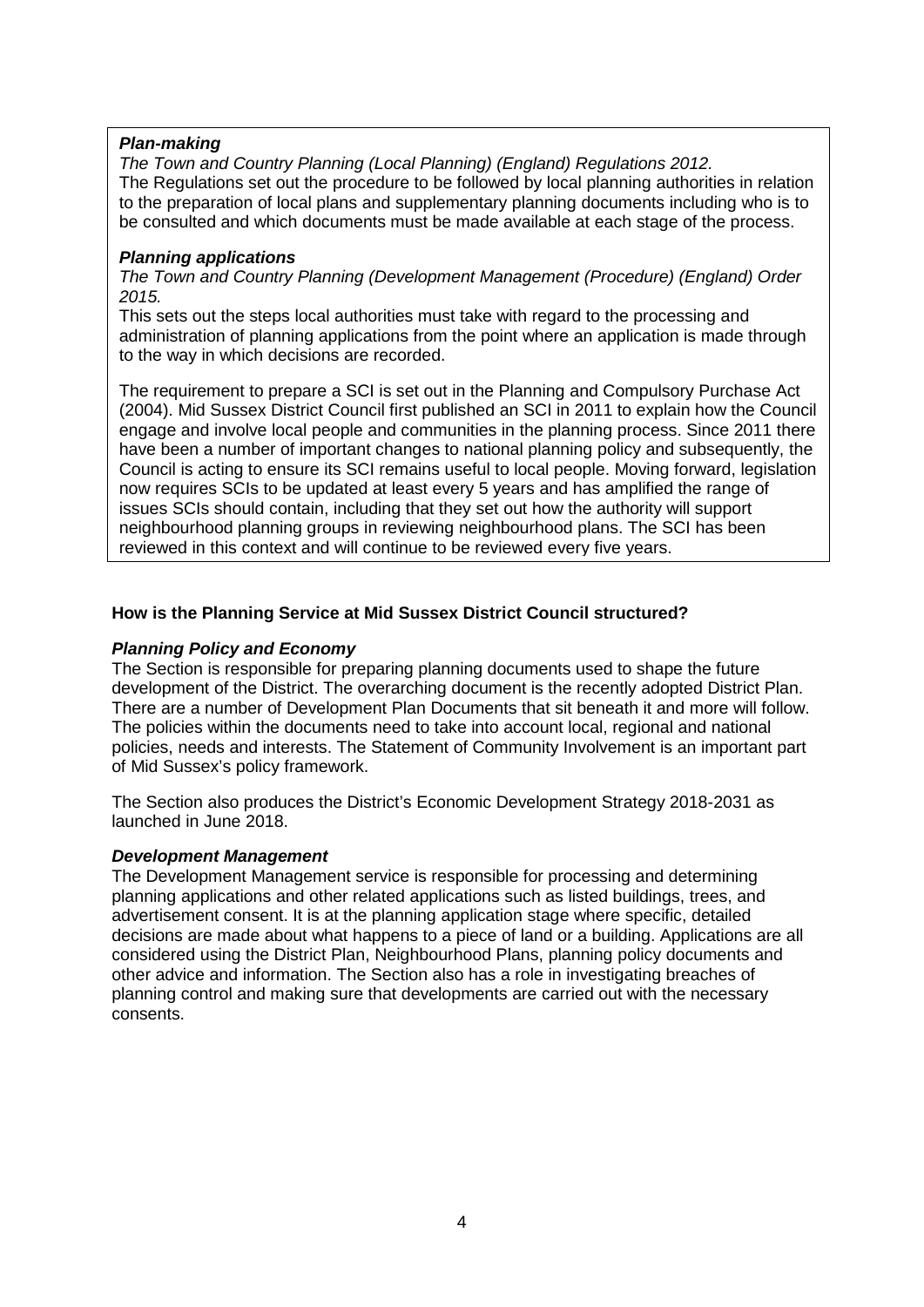# **Six General Principles for Community Engagement: The Code of Practice**

# *Principle 1: Be timely*

The community should be involved as early as possible in the decision-making process when there is more potential to make a difference. Usually it is best to 'front load' consultation activity and use it to identify potential issues and options. However, consultation can be effectively used to confirm the level of support for particular courses of action too. Reasonable timescales should be given to the distribution of information and for responses to consultation. Potential participants should be given some notice of an impending community involvement exercise that could affect them, wherever possible.

# *Principle 2: Be inclusive*

A key principle of community involvement is that it should be accessible to all those who wish to take part. This may well vary according to the nature of the matter being looked at. Reasonable effort must be made to ensure a representative cross-section of the community is involved including seldom heard groups and groups defined as having protected characteristics under Equalities Legislation. In designing each exercise, the Council will endeavour to understand and accommodate the different ways people want to get involved, including online and via social media, where possible.

# *Principle 3: Be transparent*

The quality of information provided to potential consultees must be clear, honest, accurate and unbiased. All written materials should use plain English and be jargon free. It is also important that the material makes it very clear what can be influenced and changed by the participant's suggestions and comments. Likewise, it needs to explain how and when decisions will be made, following the end of the consultation period.

#### *Principle 4: Be respectful of each other's views*

Community involvement exercises will usually uncover a range of views, some of which are in conflict or contradictory. The Council will listen to all the views it receives and seek to balance their relative merits, drawing on other information from the evidence base where that is available. Where the opinion being put forward is not clear it will seek to better understand what is being said. However, it is for all participants in the process to respect the views of other people and encourage a variety of contributions.

#### *Principle 5: Be efficient*

The Council will work with other organisations, where possible, to streamline consultation processes. Likewise, it will look to use existing networks to save time and resources, and to reduce duplication and 'consultation fatigue'. Town and Parish Councils can have a particularly important role in this. It is also important to ensure that community involvement exercises are proportionate to the scale and importance of the issue/matter under consideration (there is no 'off the shelf' way of conducting such exercises that can be applied to all matters). This will ensure that the Council's limited resources are spent as wisely as possible.

# *Principle 6: Be clear about results*

It is essential that those who have contributed to a community involvement exercise are informed in a timely way about the results of the consultation and kept informed of further opportunities for being involved. This will often be in summary form, but it must be clear and objective in its presentation. Similarly, the Council will publicise the decision(s) it came to and, where this differs from the results of the consultation, it will explain why. In this way, it will demonstrate how the consultation exercise has affected the decision at hand.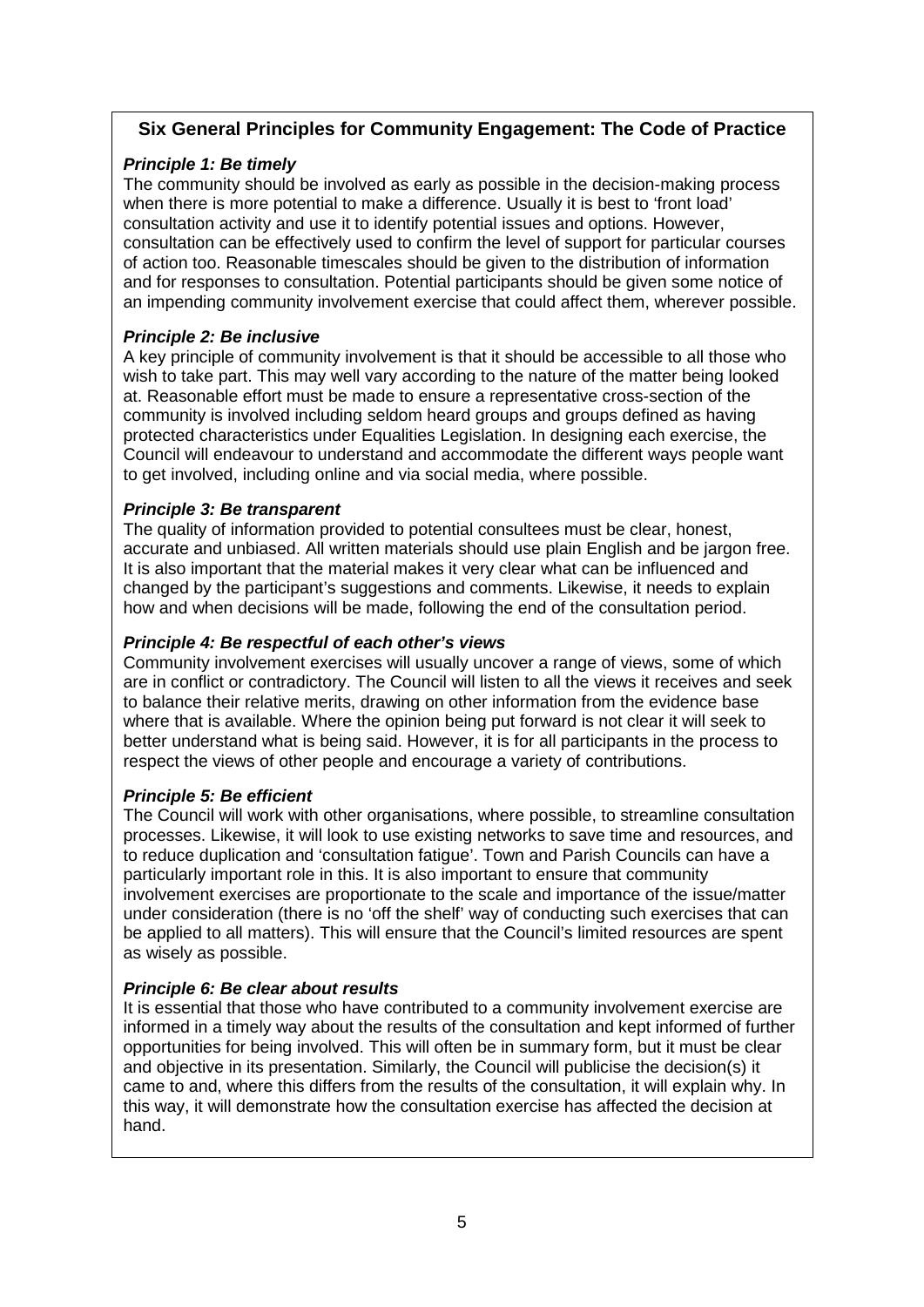# **Community Involvement Plans**

A Community Involvement Plan, based on the template below, should be completed for all planning policy documents and for applicants submitting all 'major' applications<sup>[1](#page-6-0)</sup>. It should be written in plain English, should reflect the six principles outlined above, and be made publicly available in good time to view before the consultation exercise is due to commence, and for Council consultations, on the Council's website at [www.midsussex.gov.uk/consultation.](http://www.midsussex.gov.uk/consultation)

# **Community Involvement Plan Template**

#### **Who is to be involved?**

- List who will be asked for their views. This may be only those directly affected by a potential decision or it could be a wide consultation in which anybody can come forward. A list of those groups and organisations that the Council may consider involving is available at [www.midsussex.gov.uk/sci.](http://www.midsussex.gov.uk/sci)
- Confirm how information will be treated confidentially, for instance where this raises issues with data protection or commercial confidentiality. Note the requirements of the EU's General Data Protection Regulation 2016 in this respect.
- Show how opportunities to work with other organisations and make involvement more comprehensive, or to share resources, have been used.

#### **Why people are being involved?**

- Describe why people are being asked for their views.
- Indicate clearly what decision(s) is being made based on their involvement, including what can and cannot be changed. This may include, where relevant, a simple overview of the legal and/or policy framework or other constraints.
- Show how reasonable efforts are being made to ensure people are properly informed of the facts, background and purpose of the project before being asked for their view, including making available as much information as possible (including where it can be found) at an early stage.

#### **When people will be involved?**

- Indicate clearly the length of the consultation and how comments and views can be submitted (including any statutory requirements that need to be met).
- Consultation should be undertaken as early as possible, be open for as long as possible, unless there are clear reasons not to or statutory guidelines state otherwise.

#### **How people will be involved?**

- Describe how information will be provided to people and how the consultation will maximise the number of people who can participate in it. For example, meeting venues should be as accessible as possible and be arranged for times that enable a cross-section of people to attend.
- Consider and highlight the availability of contact details for queries or supporting material such as summaries/ support material for consultation point staff.
- Set out what methods are to be employed to inform, consult and involve people (see table on page 7) including online and social media. This should pay particular attention to encouraging participation by so-called 'seldom heard' groups. Where

<span id="page-6-0"></span> $1$  A 'major' application is, for example, a scheme of more than 10 houses or a building on a site larger than 1 hectare.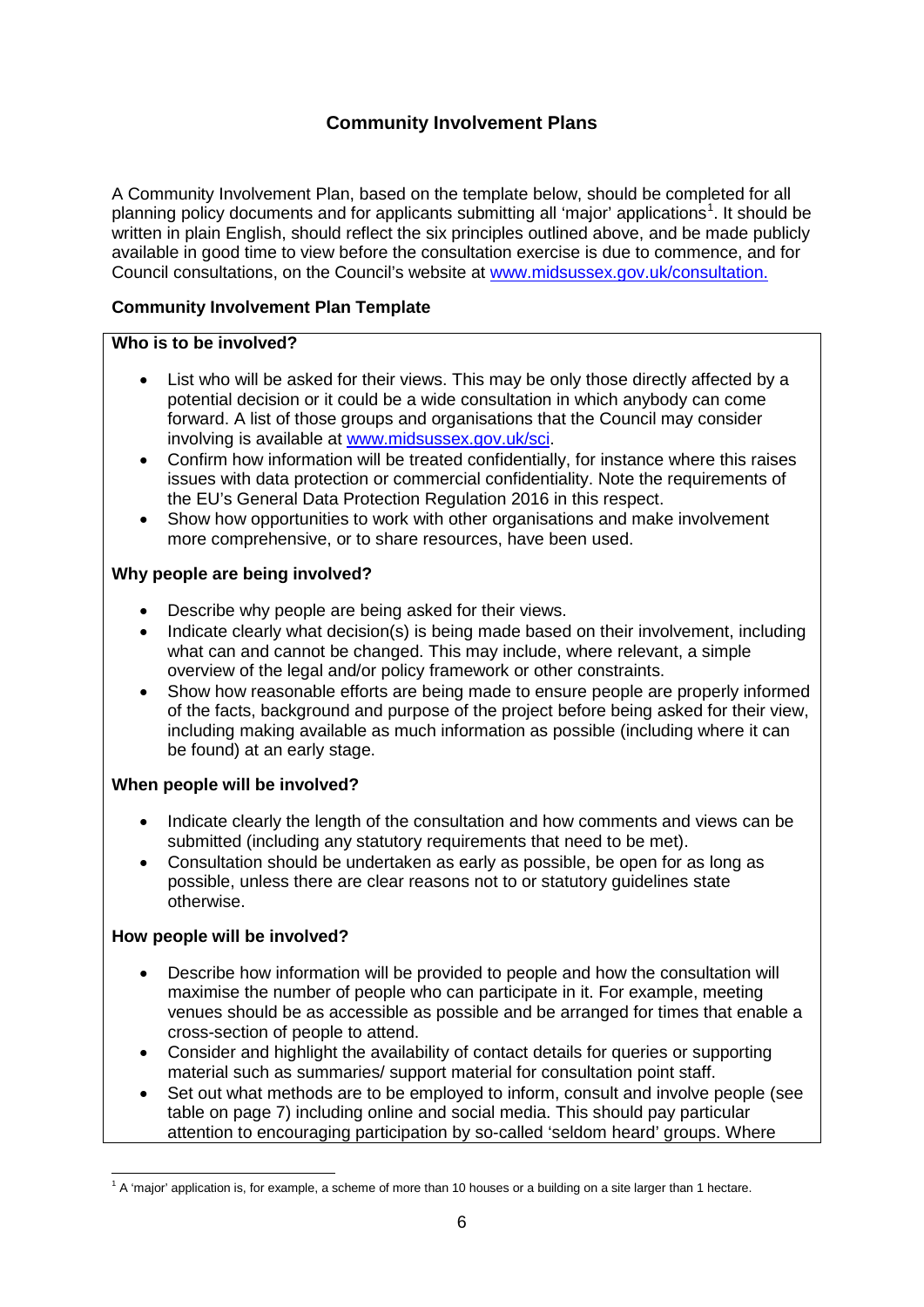necessary, an Equality Assessment will identify this for particular groups defined as having 'protected characteristics' by equalities legislation.

• Indicate how consultees should provide their comments.

#### **What happens to the results?**

- Explain how the results will be reported and when. For example, this will often be in a summary rather than a word-for-word presentation of every submission.
- Describe how the results of the consultation will be fed back to those who took part and how they will be used to influence decisions. Where this differs from the results of the consultation, it should be explained why.

#### **Who is running the exercise?**

• State clearly who the consultee should contact if they wish to raise any queries about the exercise or if and how they can make a complaint about it.

#### **What consultation methods will be used?**

This table lists some of the activities and methods to consider when putting together a Community Involvement Plan. As previously stated, the methods used should be tailored to suit the scale and nature of impact of the decision to be made and the particular needs of people being consulted. Please note, this table is not intended to be an exhaustive list of suitable methods. The approaches taken to public consultation are constantly changing and new methods should be used, when they are suitable.

| Informing people (letting people know<br>about it)                                                                                                              | <b>Consulting people (asking for views and</b><br>evidence)                                                                                                                |
|-----------------------------------------------------------------------------------------------------------------------------------------------------------------|----------------------------------------------------------------------------------------------------------------------------------------------------------------------------|
| Advertise locally                                                                                                                                               | Key stakeholder discussions and forums                                                                                                                                     |
| Create and update web pages                                                                                                                                     | On-line consultation and social media                                                                                                                                      |
| <b>Brief Town and Parish Councils and District</b><br>Councillors                                                                                               | Documents/ information sent directly to<br>stakeholders                                                                                                                    |
| Place articles in local newspapers/<br>magazines and District, Town and Parish<br>Council publications                                                          | Structured feedback forms included with<br>documents                                                                                                                       |
| Use notice boards in prominent places<br>including those belonging to District, Town<br>and Parish Councils and at public information<br>points where possible. | Public meetings (for example, planning area<br>committees or Councillor surgeries)                                                                                         |
| Use posters, fliers and promotion                                                                                                                               | Public workshops                                                                                                                                                           |
| Deliver newsletters, leaflets, summary sheets                                                                                                                   | Questionnaire/ surveys including online such as<br>'Survey Monkey'                                                                                                         |
| Organise exhibition stands in relevant and/or<br>prominent locations when deemed<br>appropriate and proportionate in use of staff<br>resources                  | Material made available in Council offices<br>(District, Town and Parish Councils), libraries<br>and on-line (lengthy documentation should be<br>supplied with a summary). |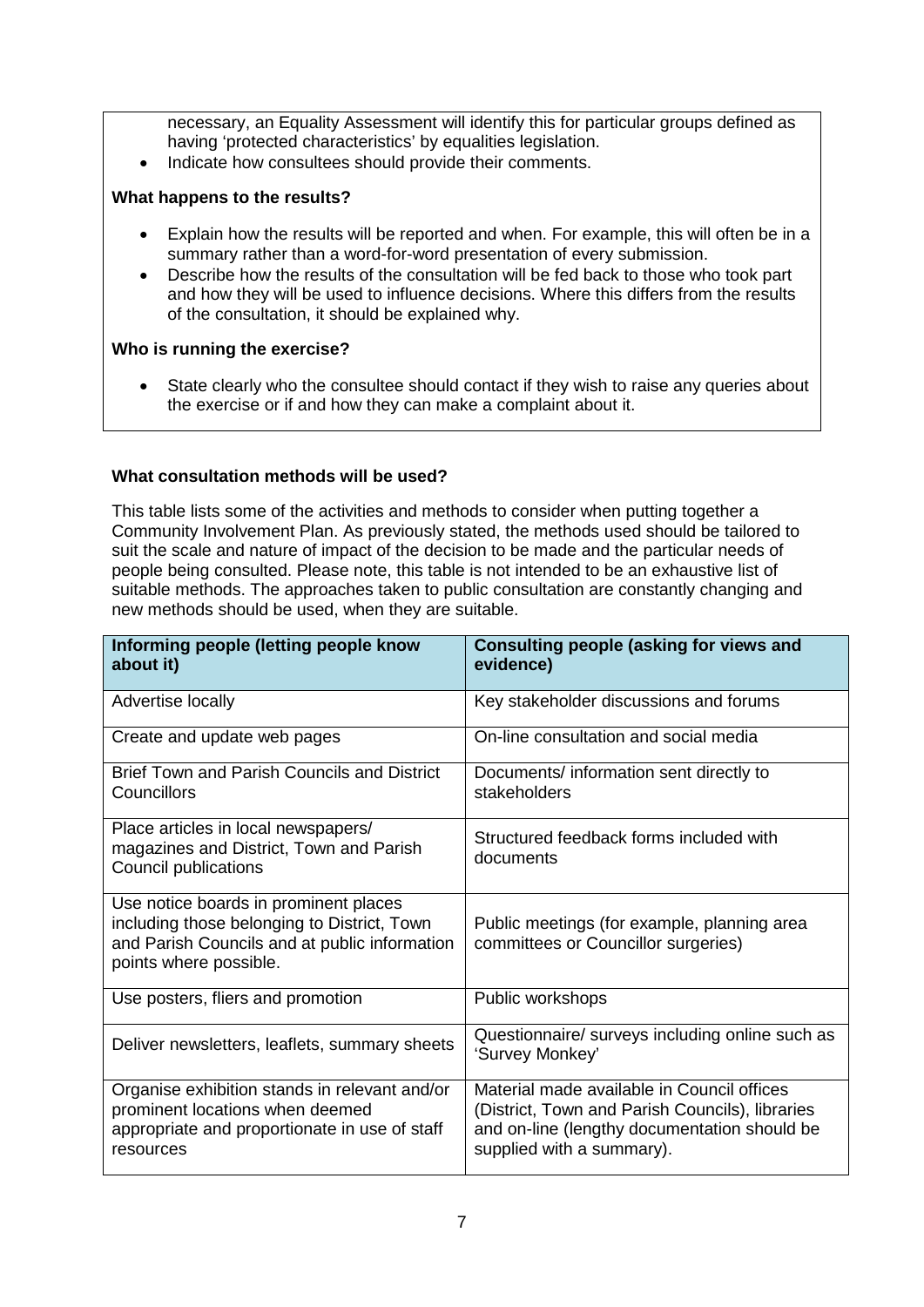| Use email or text message notifications and<br>social media where relevant                                    |                    |  |  |
|---------------------------------------------------------------------------------------------------------------|--------------------|--|--|
| Provide briefings                                                                                             | <b>Exhibitions</b> |  |  |
| Involving people (discussions to develop ideas together)                                                      |                    |  |  |
| Workshops/ forums/ focus groups/ citizen panels to identify issues and shape options/ Councillor<br>surgeries |                    |  |  |
| Meetings with community groups/ key stakeholders                                                              |                    |  |  |
| On-line discussion forums and social media                                                                    |                    |  |  |

Note: The use of social media can be an effective and inclusive way of engaging with people and communities, allowing people to input at a time and in a way that suits them. However, careful thought should be given to how the consultation is structured to prevent inappropriate use and 'trolling' by, for example, requiring approval of comments by a moderator or similar mechanisms.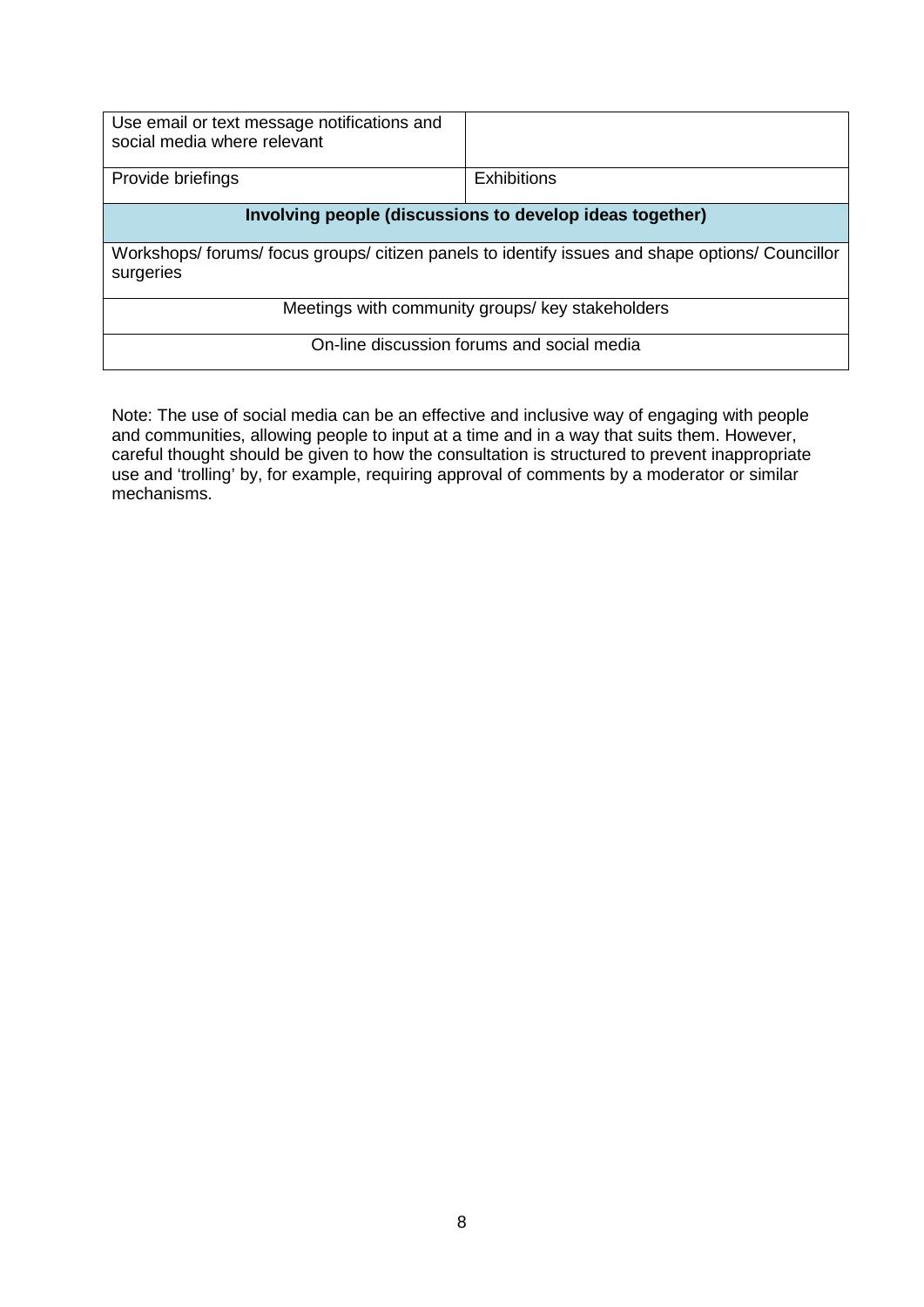# **Community Involvement in Plan-Making**

#### **Planning Policy**

Planning decisions on proposed new development are judged using policies found in a number of planning documents. All local planning authorities must produce a local plan and regularly review and update it. This document may be supported by other planning policy documents that will be used collectively to guide sustainable development in the area.

The current local plan for the area produced by the council, the *Mid Sussex District Plan*, was adopted in 2018 with a time horizon to 2031. It largely replaced the *Mid Sussex Local Plan* which dated to 2004. The District Plan has been prepared in the context of the Localism Act, the National Planning Policy Framework and National Planning Policy Guidance. It reflects the aspirations of Central Government and the District Council to give local people more ownership and control over the planning of their area so that development is seen as a positive thing that can help communities maintain a high quality of life, increase economic prosperity and protect the environment to meet current needs and the needs of future generations.

The District Plan sets out a vision for how Mid Sussex wants to evolve and a delivery strategy for how that will be achieved. It enshrines the National Planning Policy Framework's 'presumption in favour of sustainable development'. As such, it sets out broad guidance on the distribution and quality of development in the form of 'higher level' strategic policies. It also provides the framework for all subsequent planning documents, including Neighbourhood Plans.

Along with this local plan, other supporting planning documents which require public consultation include:

#### *Development Plan Documents (DPDs)*

These contain the detailed policies and proposals of the Local Plan and are subject to a rigorous statutory process, including community involvement. They are required to carry out a Sustainability Appraisal and are subject to independent examination and Council agreement before adoption. In Mid Sussex, the Sites Allocation DPD will be used to allocate residential sites larger than five and commercial development sites (larger than 0.25ha or 500m<sup>2</sup> of floorspace) for the period to 2031.

#### *Supplementary Planning Documents (SPDs)*

These give further explanation and detail to Development Plan Document policies. They are subject to a statutory process including community involvement and sometimes a Sustainability Appraisal. Supplementary Planning Documents are not subject to independent examination, but require Council agreement before adoption.

#### *Other planning documents*

These can include for instance planning briefs or master plans prepared for specific sites by the Council or with the landowner/ developer. The community should also be involved in the preparation of these documents at an early stage.

#### *Community Infrastructure Levy (CIL)*

The Community Infrastructure Levy was introduced by the Planning Act 2008 and came into force in 2010. The Levy is a fixed, non-negotiable charge on development, relative to the size, and allows Local Authorities to levy planning charges on new building projects classed as 'chargeable development'. The Council is currently working towards the adoption of the CIL, and when completed, this will be used to help fund a wide range of infrastructure to support development across Mid Sussex.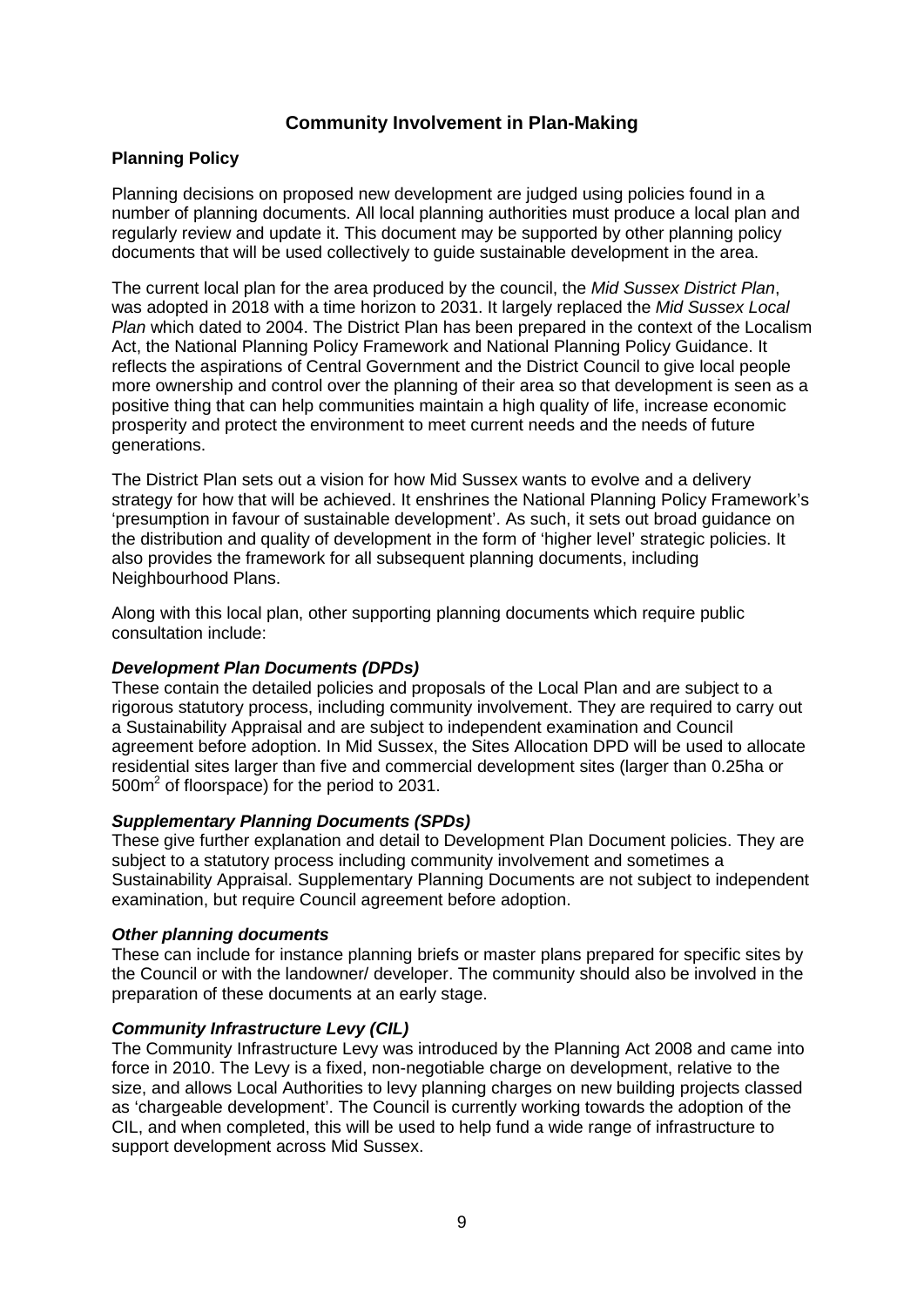#### *Sustainability Appraisals*

These are an assessment of the economic, social and environmental impacts of a plan to promote sustainable development. They are published for consultation alongside draft and final Development Plan Documents and some Supplementary Planning Documents.

#### **Timetable for producing plan documents**

The Local Development Scheme (LDS) sets out a timetable for the preparation and review of local plan documents. The current LDS for Mid Sussex covers the period from 2017 to  $2020<sup>2</sup>$  $2020<sup>2</sup>$ . It provides information about the Mid Sussex District Plan 2031 and related documents including the Site Allocations DPD.

At any given time, the Council may be preparing or revising a range of documents for the local plan. The LDS provides timelines for their completion. It links with the SCI because it also provides information about when the Council will be looking to involve the community in the preparation of local plan documents.

The LDS has two purposes, both of which have community involvement in mind:

- It provides the starting point for the local community to find out what the planning policies for their area are; and
- It sets out the programme for the preparation of Development Plan Documents, including timetables which tell people about the various stages of preparation of any particular document.

Although there is no requirement for public consultation on the LDS, the Council is required to state in the SCI its policy on the involvement of people and communities in fulfilling its responsibilities relating to the LDS. Mid Sussex District Council will continue to update the LDS on a regular basis and will widely publicise each update including on our website.

#### **Producing a document for the local plan**

Mid Sussex District Council will implement the six principles set out in the 'Code of Practice'<sup>[3](#page-10-1)</sup> to involve people in making decisions on forming plans.

Planning legislation sets out the preparation and consultation stages and periods for the production of local plan documents. There are four main stages to the preparation of a Development Plan Document (DPD) and three main stages for a Supplementary Planning Document (SPD).

The Council will produce a Community Involvement Plan for each planning policy document to set out how it will be produced, how and when community involvement will take place and what happens to the results of community involvement in taking decisions.

<span id="page-10-0"></span> $^2$  <https://www.midsussex.gov.uk/media/2696/local-development-scheme.pdf>  $^3$  See page 5 above

<span id="page-10-1"></span>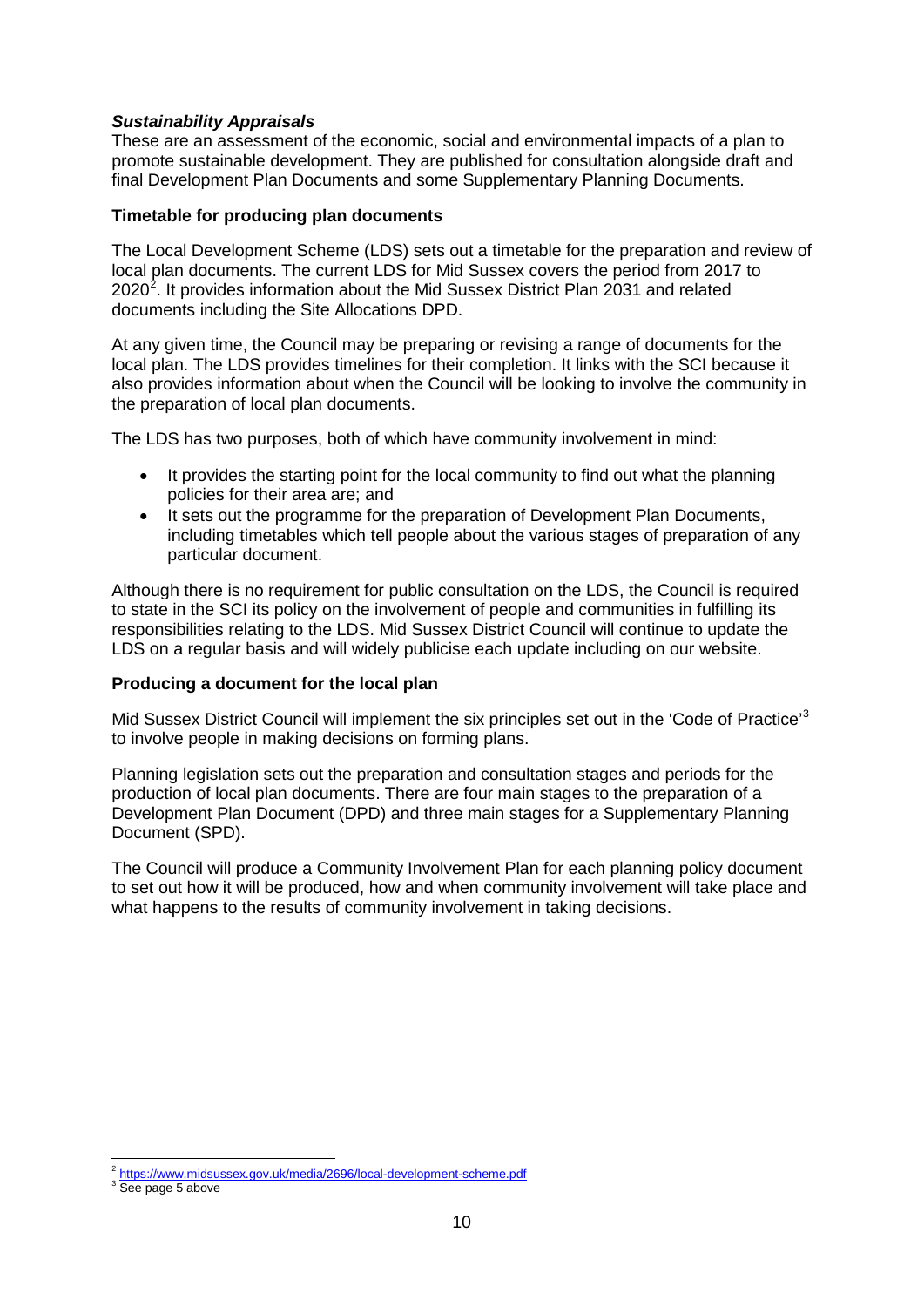# **Production of a planning policy document**

| Inform |                | <b>Stage 1 - Preparation (early engagement)</b>                                                                                                                                                                                                                                                                                        |
|--------|----------------|----------------------------------------------------------------------------------------------------------------------------------------------------------------------------------------------------------------------------------------------------------------------------------------------------------------------------------------|
|        | <b>Involve</b> | Collecting evidence through various sources and<br>$\bullet$<br>publicise at an appropriate early stage in the process<br>Notify and work with groups, organisations and<br>$\bullet$<br>residents<br>Consider issues and alternatives<br>Prepare content of draft document and provide<br>feedback where possible                     |
|        |                | <b>Stage 2 - Publication</b>                                                                                                                                                                                                                                                                                                           |
|        | <b>Consult</b> | Statutory stage - 6 weeks (minimum) to comment on<br>$\bullet$<br>plan, sustainability appraisal and supporting evidence <sup>4</sup><br>Documents (including evidence base) made available<br>for inspection including on the Council's website                                                                                       |
|        |                | Stage 3 - Submission for Independent Examination                                                                                                                                                                                                                                                                                       |
|        | <b>Inspect</b> | Representations received at Stage 2 summarised and<br>$\bullet$<br>made publicly available through appropriate channels<br>(please note that the Council is required to provide a<br>summary of the issues made).<br>'Statement of Compliance' produced to demonstrate<br>$\bullet$<br>the Statement of Community Involvement has been |
|        |                | followed<br>Development Plan Documents submitted to Secretary<br>$\bullet$<br>of State for independent examination (Supplementary<br>Planning Documents to Council for adoption)<br>Independent examination<br>$\bullet$<br>Planning Inspector issues report. Adopted by Council if<br>$\bullet$<br>agreed as 'sound' by Inspector     |
|        | <b>Monitor</b> | Final plan is regularly monitored, to ensure that the<br>$\bullet$<br>plan is achieving its aims<br>Plan may be reviewed where necessary<br>$\bullet$                                                                                                                                                                                  |

#### **Statutory requirements for the publication and submission of planning policy documents**

Planning regulations<sup>[5](#page-11-1)</sup> contain minimum requirements for consulting on DPDs and SPDs.

All consultation and submission documents must be made available at the Council Offices and other places (such as public libraries) for a set period of time. Documents and supporting information need to be published on the Council's website, which will include information about where and when the document can be viewed. As well as sending documents to the 'specific consultation bodies' and the 'general consultation bodies' considered to have an interest in the subject at submission stage, a notice needs to be placed in the local newspaper/s with detailed information on the consultation period and where comments can be sent.

<span id="page-11-0"></span><sup>&</sup>lt;sup>4</sup> The Council will always consider extending consultation periods beyond the minimum statutory period where possible and where timetables allow.

<span id="page-11-1"></span><sup>5</sup> The Town and Country Planning (Local Development) (England) Regulations 2004 (as amended)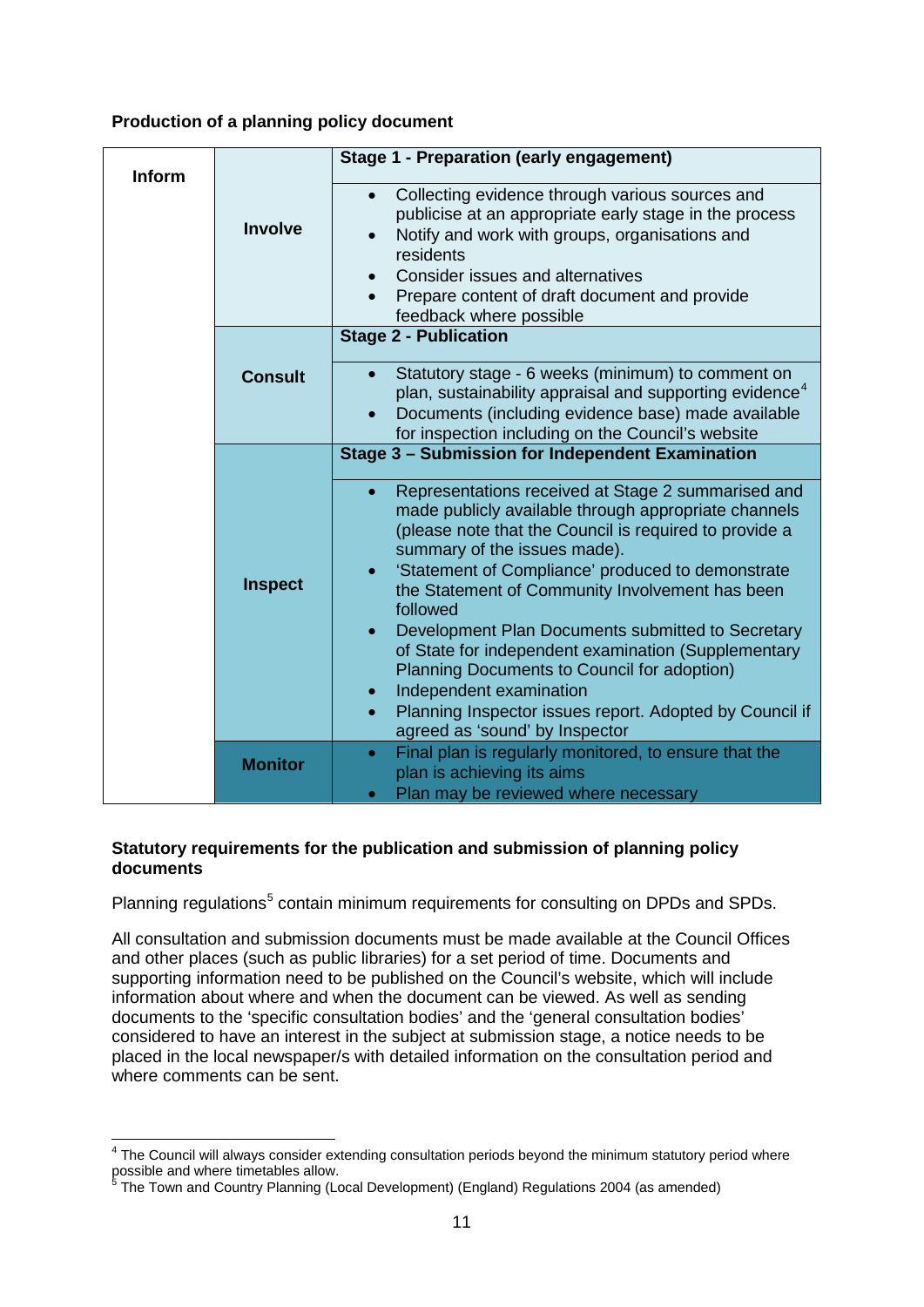There is a range of supporting documents produced by the Council that support the local plan and are used to inform and guide planning applications. These documents include development briefs and master plans.

The Council is required by legislation and Planning Practice Guidance to state in its SCI how it will give people and communities opportunities to be involved in understanding how the Council keeps under review matters which may affect the development of its area or the planning of its development. This is the 'survey' stage of producing plans. The Council undertakes this activity in a variety of different ways including the following:

- In the evidence base for planning policy documents, which will always be published on our website at an early stage in the process of producing them;
- Through the Council's SHELAA (Strategic Housing & Employment Land Availability Assessment) process whereby information on sites proposed for housing and employment development will be assessed and those assessments published on the Council's website at the earliest available opportunity; and
- Through the Strategic Environmental Assessment (SEA) and Sustainability Appraisal (SA) which is undertaken for each emerging plan and programme which proposes the allocation of land in the District.

#### **Statutory bodies**

Legislation*[6](#page-12-0)* identifies specific consultation bodies that the Council must consult. These include West Sussex County Council, Town and Parish Councils, relevant adjoining Local Authorities, service providers and government agencies, such as the Environment Agency, Historic, Highways, Natural England (or their successor bodies).

#### **Other organisations, groups and individuals**

There are many other organisations, groups and individuals that may have an interest in the local plan. These organisations, groups and individuals cover a range of interests and can provide relevant expertise and knowledge on a wide range of subjects. They include members of the Mid Sussex Partnership, residents associations, registered housing providers, local businesses and business groups, countryside and conservation groups, the development industry, disability groups, youth groups and those which represent the interests of minority groups in the District.

A detailed and regularly updated list of all the statutory bodies and groups organisations ('key contacts') is available on the Council's website at [www.midsussex.gov.uk/sci.](http://www.midsussex.gov.uk/sci)

Organisations, groups and individuals who wish to be added or change their details can do so by going to the same web address or by contacting the Planning Policy and Economic Development Team.

Individuals can subscribe to the local plan e-mail alert to be kept in touch with progress on the local plan.

#### **Council, Cabinet and Scrutiny Committee**

#### *Council*

Public meeting, which consists of all elected Councillors. Will approve the main planning policy documents.

#### *Cabinet*

Consists of the Leader of the Council and Councillors with specific responsibility for

<span id="page-12-0"></span> $6$  The Town and Country Planning (Local Development) (England) Regulations 2004 (as amended)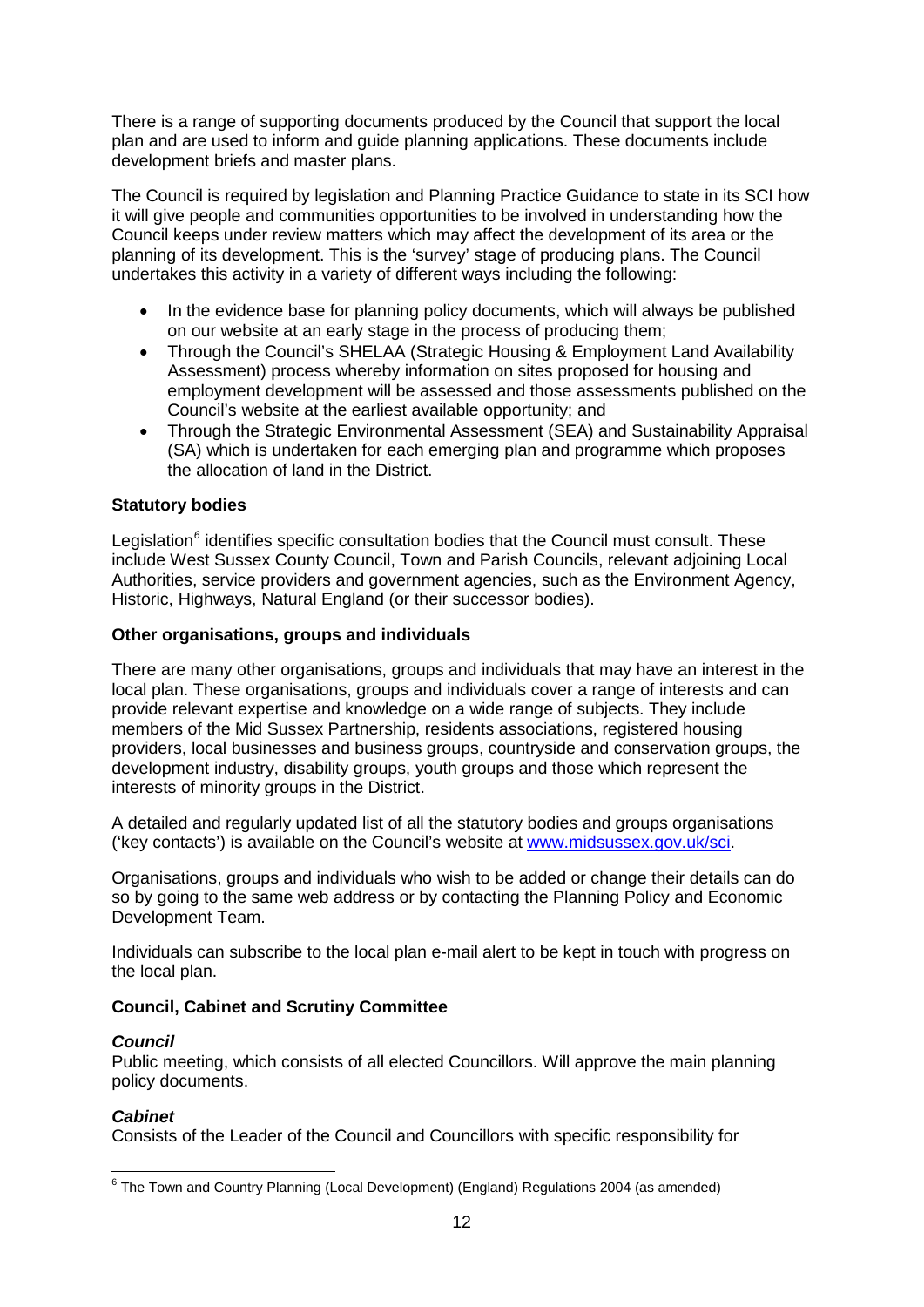portfolios of Council services. Will be consulted at a number of stages in the production of planning policy documents. Cabinet also approves any amendments to the Local Development Scheme. Will recommend planning policy documents for final approval by Council.

#### *Scrutiny Committee for Community, Housing and Planning*

Scrutiny committees consist of nominated Councillors to examine wide ranging issues impacting on Council decision-making and budgetary impacts. For planning this is primarily be the Scrutiny Committee for Community, Housing and Planning, drawing in other Scrutiny Committees where necessary. It makes recommendations to Cabinet or Council.

#### **Other consultation**

#### *Internal Consultation*

Formal and informal consultation and discussion will take place where relevant with officers across the Council. Every effort is made to update and include officers who all receive Council services and can act as champions or ambassadors for MSDC.

#### *'Seldom heard' groups*

We are committed to providing fair and equal access to planning services. Resources will be directed towards those 'seldom heard' groups identified in Equality Impact Assessments to ensure those affected by plans have a chance to be involved, and to ensure we are meeting our statutory obligations under equalities legislation.

#### *Online engagement and use of social media*

The Council recognises that many people wish to engage with consultation exercises at a time and in a manner which is convenient to them. This includes online methods. Social media can also be helpful but requires active management by Council officers to ensure effective use of a variety of online sites and applications<sup>[7](#page-13-0)</sup>.

<span id="page-13-0"></span> $7$  See note on page 8 on use of social media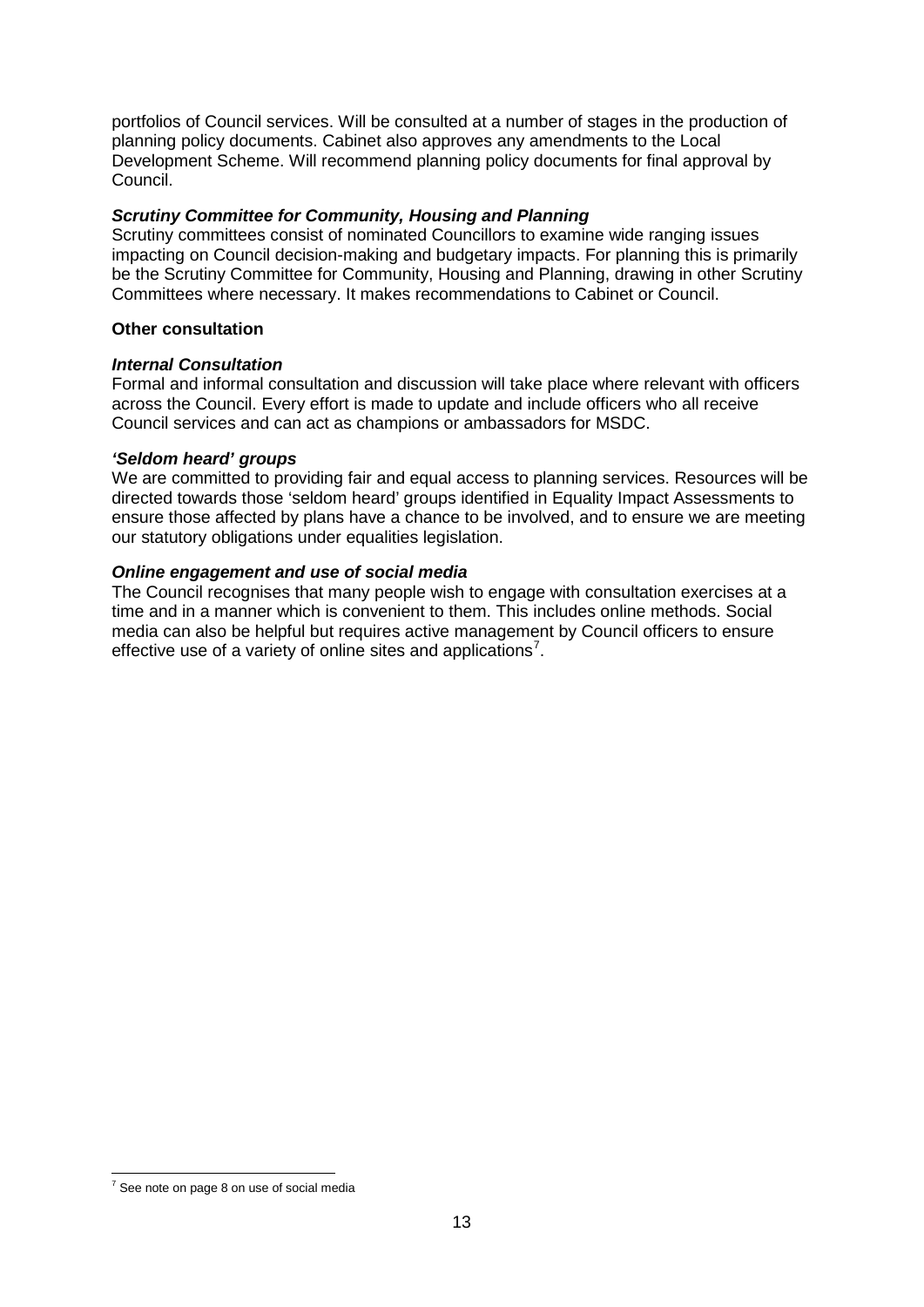# **Community Involvement in Planning Applications**

The District Council will implement the six principles set out in the 'Code of Practice' to involve people in making decisions on planning applications. There are two distinct stages for community involvement in planning applications: pre-application and application consultation.



#### **Consultation prior to application (by applicants)**

The aim of consultation at this stage is to 'front-load' the process by encouraging discussion before a formal planning application is made. It should enable communities to have real influence over proposals before they are finalised. The process can help to identify improvements and overcome objections at a later stage.

Applicants undertaking consultation on major or significant developments are strongly advised to conform to the principles set out in the Council's Code of Practice<sup>[8](#page-14-0)</sup>, to demonstrate that the consultation prior to application has been effectively undertaken and to provide the Council with the results of the process.

Applicants are encouraged to engage with the Town or Parish Council in which the site falls and with any neighbouring affected parishes.

Applicants should also include elected District Councillors in early discussion of their proposals as guided by the Council's constitution<sup>[9](#page-14-1)</sup>.

Applications for major development should include a Community Involvement Plan including report of consultation as part of the submission material.

#### **Using the results of consultation prior to application**

The Council will use the results consultation undertaken prior to application to help determine the planning application alongside planning policies and other information.

#### **Application consultation (by the Council)**

When a planning application has been submitted, the Council is responsible for carrying out consultation through statutory<sup>[10](#page-14-2)</sup> publicity and notification. The Council often does more than it is formally required to.

There is a statutory consultation period of 21 days<sup>11</sup>.

<span id="page-14-3"></span><sup>&</sup>lt;sup>8</sup> See page 5 above

<span id="page-14-1"></span><span id="page-14-0"></span><sup>9</sup> See part 5 of the Council's constitution – Codes and Protocol[s http://mid-sussex.cmis.uk.com/mid](http://mid-sussex.cmis.uk.com/mid-sussex/Constitution.aspx)[sussex/Constitution.aspx](http://mid-sussex.cmis.uk.com/mid-sussex/Constitution.aspx)

<span id="page-14-2"></span> $10$  A helpful current breakdown of the relevant legislation covering the requirements for public consultation is set out in the NPPG a[t https://www.gov.uk/guidance/consultation-and-pre-decision-matters](https://www.gov.uk/guidance/consultation-and-pre-decision-matters)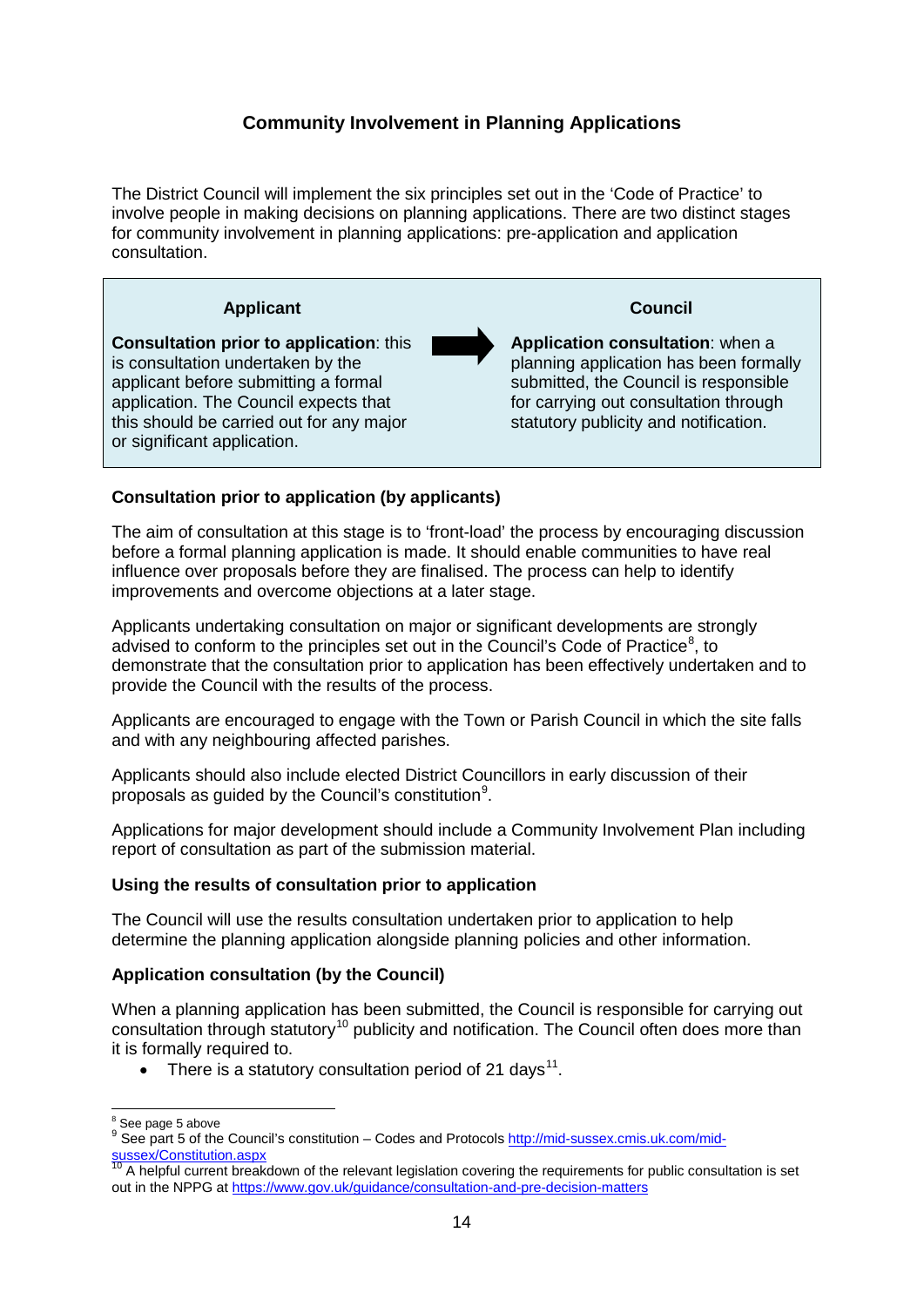- The Council will publish applications on its website via the Online Planning Register<sup>[12](#page-15-0)</sup>. Applications can also be viewed at District, Town and Parish Council offices.
- The application will be advertised on the Council website<sup>13</sup>. A site notice or neighbour letter and press advert will be undertaken if required and as appropriate.
- The Council will consult various specialists and relevant organisations. This includes statutory consultees<sup>[14](#page-15-2)</sup>, such as Town and Parish Councils, the Environment Agency and Natural England and other organisations when appropriate such as local authorities and Town and Parish Councils adjacent to the district.
- All comments must be received in writing within the specified consultation period. Comments can be submitted either by letter or email.
- Comments made outside of the formal consultation period will only be considered if circumstances allow.

Applications, plans, drawings and documents are available to view on-line and at the Planning Reception at the Mid Sussex District Council offices. Tel: 01444 477461 [planninginfo@midsussex.gov.uk.](mailto:planninginfo@midsussex.gov.uk)

#### **Comments on planning applications**

Comments should consider 'material' planning considerations. Examples include:

- Loss of light or overshadowing
- Overlooking/ loss of privacy
- Traffic and transport problems
- Impact on air quality of traffic on Stonepound Crossroads AQMA, Hassocks
- Noise and disturbance resulting from proposed use
- Hazardous materials
- Smells
- Loss of trees
- Effect on listed buildings and conservation areas
- Layout and density of building(s) proposed
- Design, appearance and materials
- Planning policy (for example, the District Plan or national policies)
- Previous planning decisions
- Nature conservation impacts
- **Archaeology**

Examples of issues that are not material planning considerations include the loss of value on a property or the loss of a person's private view.

#### **Who makes the decisions?**

Once the consultation period is complete, the planning officer makes a recommendation on the planning application. The final decision is then made in accordance with the Council's Delegation scheme either by the Divisional Leader for Planning and Economy or by Planning Committee. In some cases, an applicant may decide to appeal and in that case an

 $11$  This may be different in certain circumstances: for example 28 days for planning applications affecting a Site of Special Scientific Interest (SSSI) or in an SSSI consultation area and 14 days for applications under the

<span id="page-15-2"></span><span id="page-15-1"></span>

<span id="page-15-0"></span>Permission in Principle procedure brought into force in June 2018.<br>
<sup>12</sup> Online Planning Register available at<http://pa.midsussex.gov.uk/online-applications/><br>
<sup>13</sup> https://www.midsussex.gov.uk/planning-building/view-and-c (England) Order (see Section 5)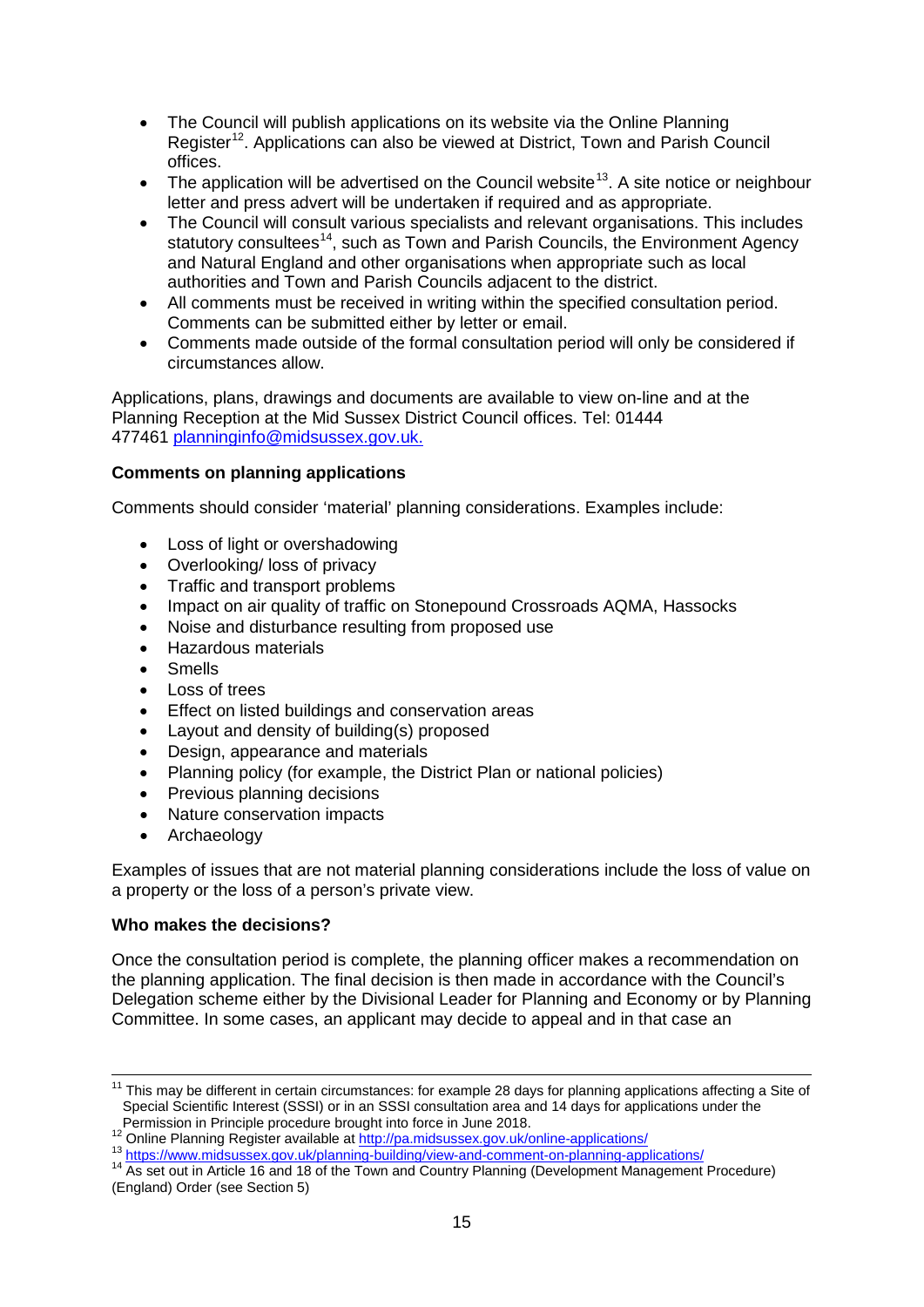independent Planning Inspector (or the Secretary of State in certain very large or significant cases) makes the final decision.

#### **The Council's Delegation Scheme**

• Allows the Divisional Leader for Planning and Economy to determine applications without having to refer the proposal to a planning committee and the discretion to refer an application to a Planning Committee.

The Divisional Leader for Planning and Economy cannot determine any application if they are:

- Applications from the Chief Executive, Heads of Service, or staff involved in the planning process, or their partners, or Councillors or their partners.
- Proposals involving the District Council or the County Council as applicant or landowner.
- In line with the Council's Constitution, Councillors making a request for applications to be considered by Planning Committee must have first discussed this with officers and must have confirmed in writing the planning reasons which justify this approach.
- Cases where the recommendation would result in a decision contrary to the Council's adopted policies.
- Applications for planning permission (not reserved matters) for more than five houses which are recommended for permission.
- Major variations to Section 106 Agreements.
- Non-urgent Article 4 Directions must be referred to the Planning Committee for determination.
- Agents, interested parties, local Town and Parish councils and consultees do not have a right to request that a particular application is referred to a Planning Committee.

Further details are available in the Council's Constitution which is available on the MSDC website<sup>[15](#page-16-0)</sup>

<span id="page-16-0"></span> <sup>15</sup> A[t http://mid-sussex.cmis.uk.com/mid-sussex/Constitution.aspx](http://mid-sussex.cmis.uk.com/mid-sussex/Constitution.aspx)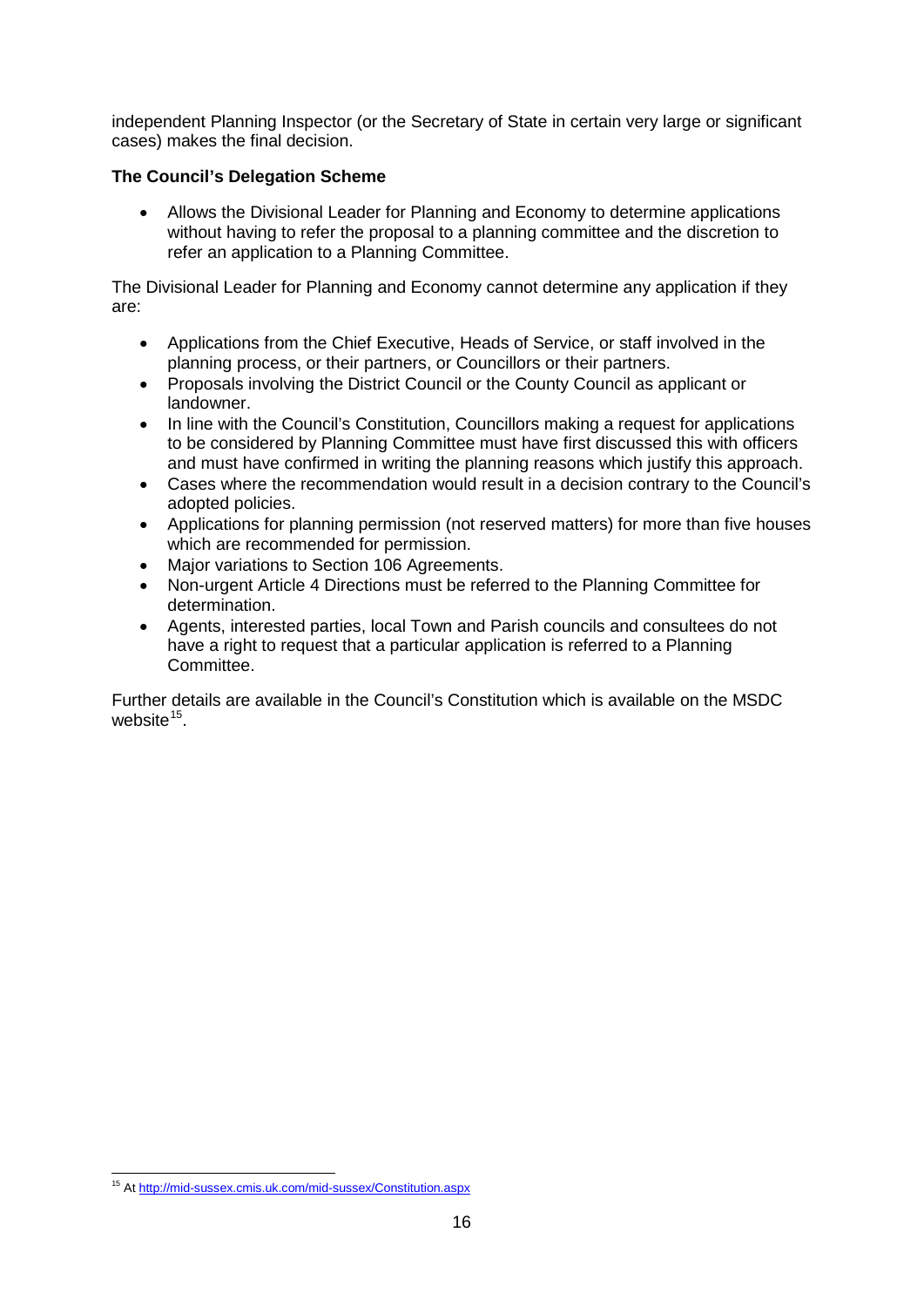# **Summary of planning application stages**

| Pre-application Consultation (by applicants on major or significant applications)                                                                               |                                                                                                                                                                                                                                                                                                                                                                                            |                                                                                                                                |  |
|-----------------------------------------------------------------------------------------------------------------------------------------------------------------|--------------------------------------------------------------------------------------------------------------------------------------------------------------------------------------------------------------------------------------------------------------------------------------------------------------------------------------------------------------------------------------------|--------------------------------------------------------------------------------------------------------------------------------|--|
| <b>Agree</b><br>process<br><b>Consult</b>                                                                                                                       | Council offers pre-application advice service<br>Applicants asked to follow Mid Sussex's Statement of<br><b>Community Involvement</b><br>Applicant produces a 'Community Involvement Plan'<br>Applicant consults with relevant communities,<br>$\bullet$<br>organisations, Councillors and Council representatives                                                                         | <b>Failure to</b><br>adequately<br>consult or<br>submit a<br>Community<br>Involvement<br>Plan and<br>report of<br>consultation |  |
| <b>Report</b>                                                                                                                                                   | Applicant to produce a report detailing what consultation<br>$\bullet$<br>they have done, the issues raised and how those issues<br>have been considered in the final application                                                                                                                                                                                                          | may result<br>in an invalid<br>application.                                                                                    |  |
| <b>Validation</b>                                                                                                                                               |                                                                                                                                                                                                                                                                                                                                                                                            |                                                                                                                                |  |
| Application is validated and information is made available for public to view as soon as<br>possible on the Council's website <sup>16</sup> and at its offices. |                                                                                                                                                                                                                                                                                                                                                                                            |                                                                                                                                |  |
| Application Consultation (by the Council and statutory for all planning applications)                                                                           |                                                                                                                                                                                                                                                                                                                                                                                            |                                                                                                                                |  |
| <b>Consult</b>                                                                                                                                                  | Application is publicised (site notice or neighbour letter,<br>$\bullet$<br>press advert as required)<br>The Council publicises the application on the website<br>$\bullet$<br>Normally 21 days to make written comment <sup>17</sup><br>$\bullet$                                                                                                                                         |                                                                                                                                |  |
| <b>Review</b>                                                                                                                                                   | The Council examines all material planning<br>$\bullet$<br>considerations including comments made<br>If an application significantly changes it will be<br>$\bullet$<br>re-advertised. Such changes may result from<br>negotiations with applicants and from the views of local<br>communities. Local residents and groups who have<br>commented on the original application will notified |                                                                                                                                |  |
| <b>Decision</b>                                                                                                                                                 | A delegated decision is usually made by the Divisional<br>Leader for Planning and Economy (for about 90% of<br>applications); otherwise the decision is made by a<br><b>Planning Committee</b>                                                                                                                                                                                             |                                                                                                                                |  |
| <b>Decision made</b>                                                                                                                                            |                                                                                                                                                                                                                                                                                                                                                                                            |                                                                                                                                |  |

<span id="page-17-1"></span><span id="page-17-0"></span><sup>&</sup>lt;sup>16</sup> [www.midsussex.gov.uk/8085.htm](http://www.midsussex.gov.uk/8085.htm)<br><sup>17</sup> See footnote 11 on page 15 for some of the circumstances when a different timescale may apply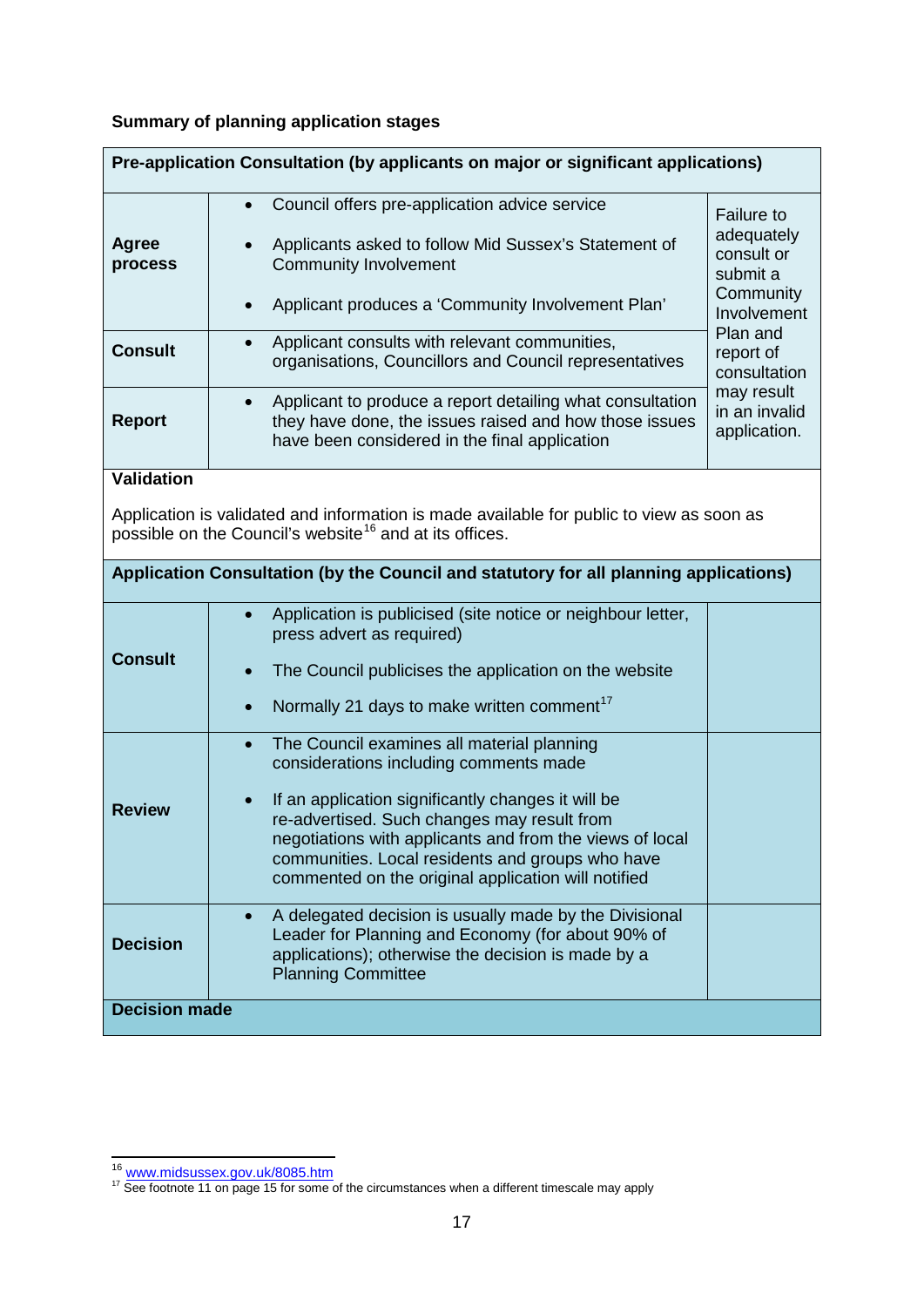| Inform                                                                                                                                                                                                                                                                                                                                                                                                                    | Information about the decision published on the 'Online'<br><b>Planning Register'</b><br>• A report accompanying the decision will set out the<br>reasons for granting or refusing permission. It will set<br>out the issues raised during consultation and how these<br>have influenced the decision<br>If significant revisions are made to the proposal after<br>$\bullet$<br>permission has been granted, a new planning<br>application will be necessary subject to a fresh round of<br>consultation. Only very minor changes would be allowed<br>that would in effect not need planning permission. |  |  |
|---------------------------------------------------------------------------------------------------------------------------------------------------------------------------------------------------------------------------------------------------------------------------------------------------------------------------------------------------------------------------------------------------------------------------|-----------------------------------------------------------------------------------------------------------------------------------------------------------------------------------------------------------------------------------------------------------------------------------------------------------------------------------------------------------------------------------------------------------------------------------------------------------------------------------------------------------------------------------------------------------------------------------------------------------|--|--|
| Please note: Appeals against the decision or conditions may be made to the Planning<br>Inspectorate <sup>18</sup> . The Council will notify those who commented so further comments can be<br>made. Except where the Secretary of State him/herself makes the decision, the Planning<br>Inspector decides whether or not to allow or dismiss the appeal. The Inspectorate notifies<br>interested parties on the decision. |                                                                                                                                                                                                                                                                                                                                                                                                                                                                                                                                                                                                           |  |  |

<span id="page-18-0"></span><sup>18</sup> [www.planning-inspectorate.gov.uk](http://www.planning-inspectorate.gov.uk/)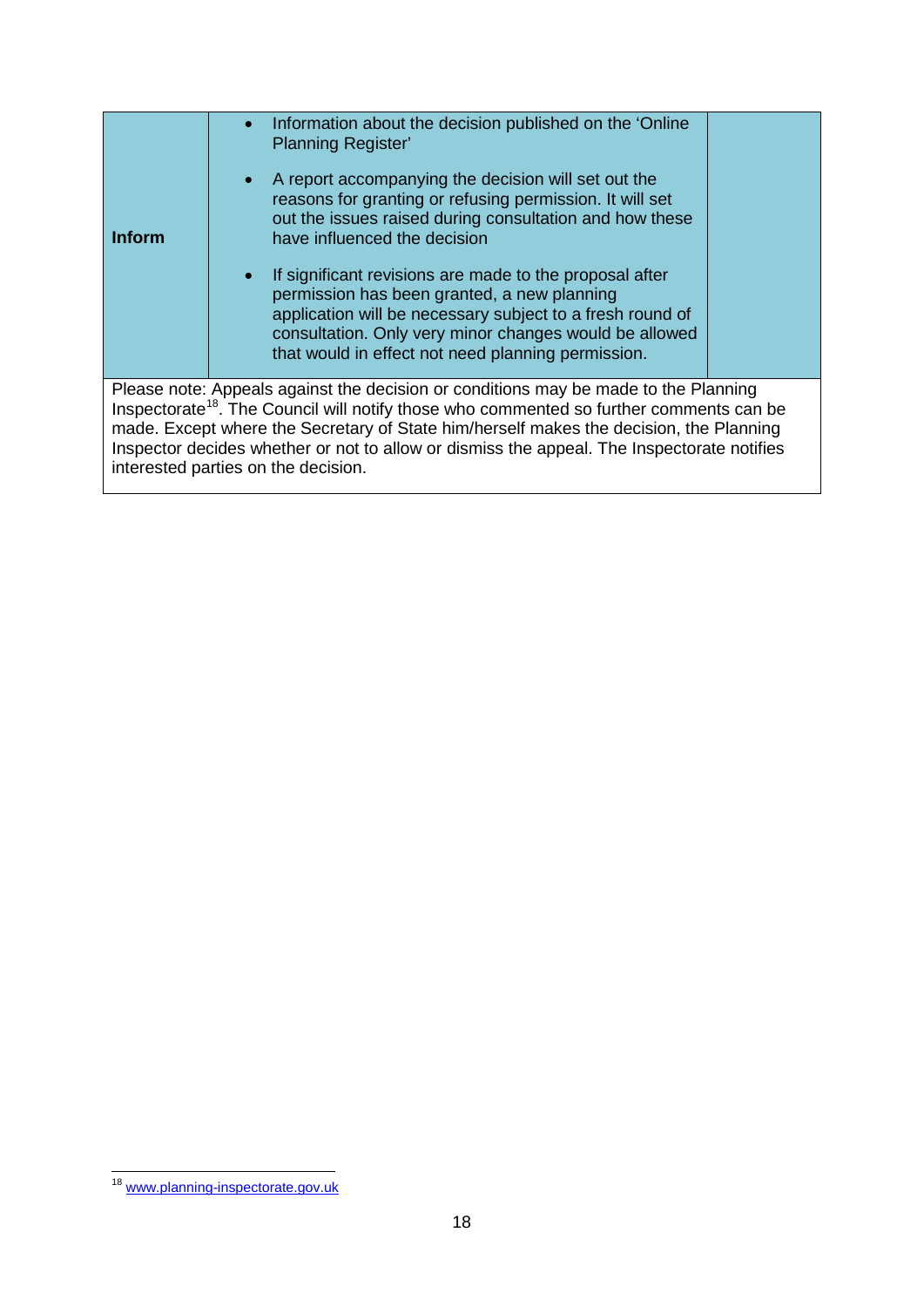# **Neighbourhood Planning**

The Government's preference is that the location and nature of additional development should be identified through Neighbourhood Plans. This reflects the localism agenda, and its view that giving power and responsibility to local communities will give them the confidence to accept appropriate development and the corresponding benefits that can come with it. This view is set out in the National Planning Policy Framework (paragraph 16), which suggests that neighbourhoods should "develop plans that support the strategic development set out in Local Plans… and plan positively to support local development".

Since the Localism Act introduced Neighbourhood Planning in 2011, almost all Town & Parish Councils in Mid Sussex have prepared a Neighbourhood Plan. The District Council will continue to provide support to those Town and Parish Councils which wish to review their Plans. The Council has set up a webpage<sup>[19](#page-19-0)</sup> to help Town and Parish Councils prepare and review Neighbourhood Plans. It includes advice and information provided by the District Council, and links to other sources of information. In addition, the District Council will continue to provide regular briefings for Town and Parish Councils on the preparation of the Site Allocations DPD and other planning policy documents.

Town or Parish Councils may decide that they wish to draw up a Neighbourhood Development Order, which would grant planning permission for specified developments in an area. There is a formal process set out by legislation including public consultation and a referendum as is the case with neighbourhood plans.

Should any Town or Parish Council be considering producing a Neighbourhood Development Order, the District Council strongly encourages early engagement with the Council to explore how the process can best be supported and facilitated.

<span id="page-19-0"></span> <sup>19</sup> <https://www.midsussex.gov.uk/planning-building/neighbourhood-plans/>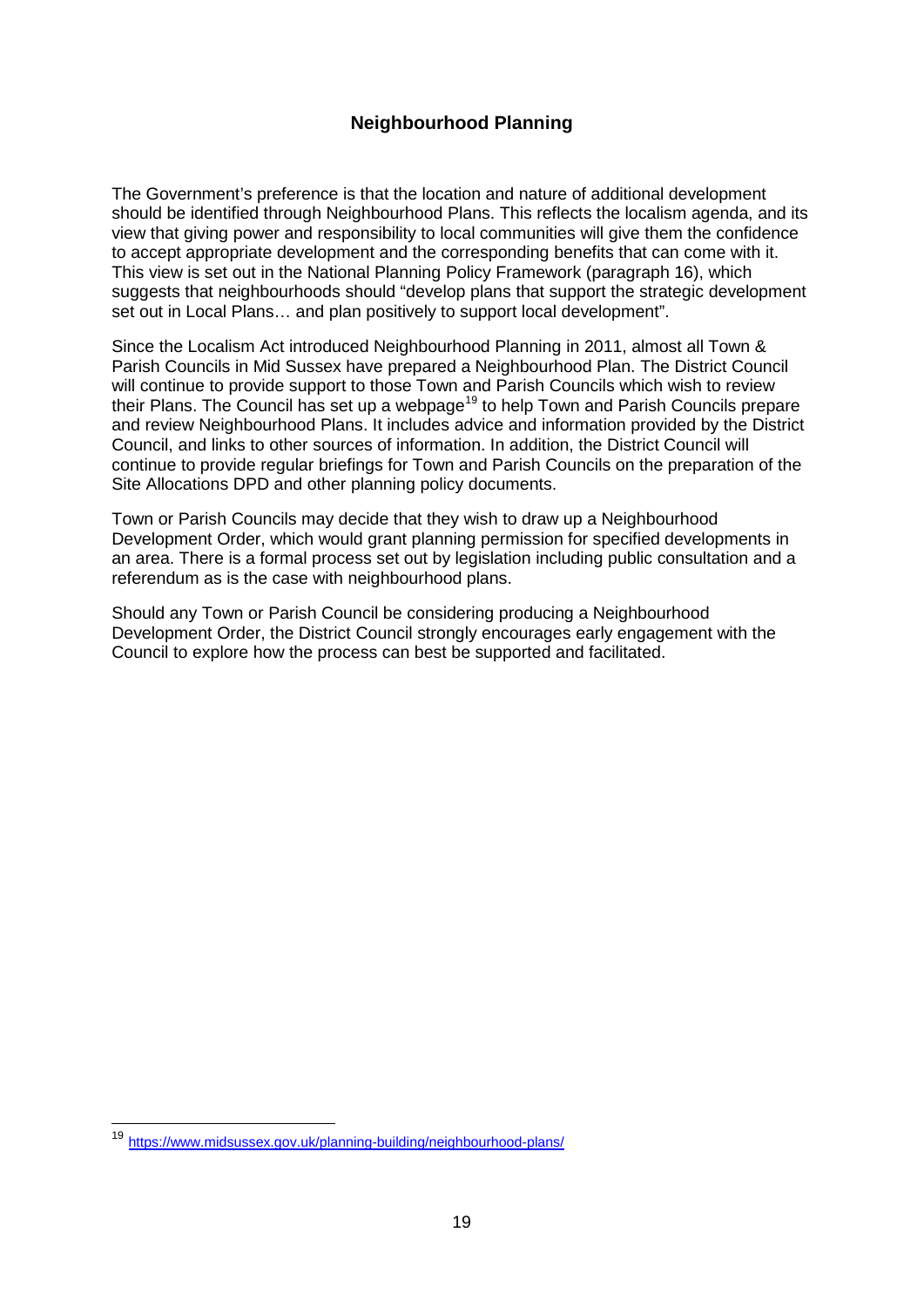# **Duty to Cooperate**

Section 10 of the Localism Act (2011) introduces a Duty to Co-operate which requires planning authorities and other public bodies to actively engage and work jointly on strategic matters.

The ongoing cooperation between local authorities in the area has been positive and effective during the preparation of the District Plan, as evidenced in the Council's 'Duty to Cooperate Statement'. These relationships and joint working practices will need to continue to be effective and constructive on an ongoing basis to address the very significant challenges for the wider area in meeting housing and other development needs. The main mechanisms for this cooperation will be the Gatwick Diamond Initiative and the Coastal West Sussex and Greater Brighton Strategic Planning Board. The outcomes from these discussions and any underpinning technical work will be taken into account in planning policy documents. Mid Sussex District Council is fully committed to continuing to work positively and proactively with partners to plan strategically for the wider area in the longer term.

The *Duty to Cooperate Framework* published by Mid Sussex District Council in September 2015 established a robust and transparent process to enable cooperation with the relevant local authorities and organisations. It also enabled cooperation to be documented and monitored in terms of the strategic issues to be addressed, the outcomes achieved and the frequency of engagement with the relevant authorities/ public bodies. In particular it enabled the Council to demonstrate that engagement has been:

- constructive
- active
- ongoing
- collaborative
- diligent and
- of mutual benefit.

Principles for cooperation were agreed by the West Sussex local authority Chief Executives in February 2014 and subsequently discussed with Brighton & Hove City Council and Lewes District Council. These principles:

- emphasise the importance of strengthening liaison between local authorities and working together on the duty to cooperate in a spirit of positive and collaborative joint working
- stipulate that work must be overseen at the highest levels within the local authorities with outcomes clearly recorded and signed off by Chief Executives and Leaders
- seek to avoid creating additional layers of bureaucracy
- recognise existing partnerships and the economic geography of the area; and
- state that arrangements must be consistent with the principles of localism.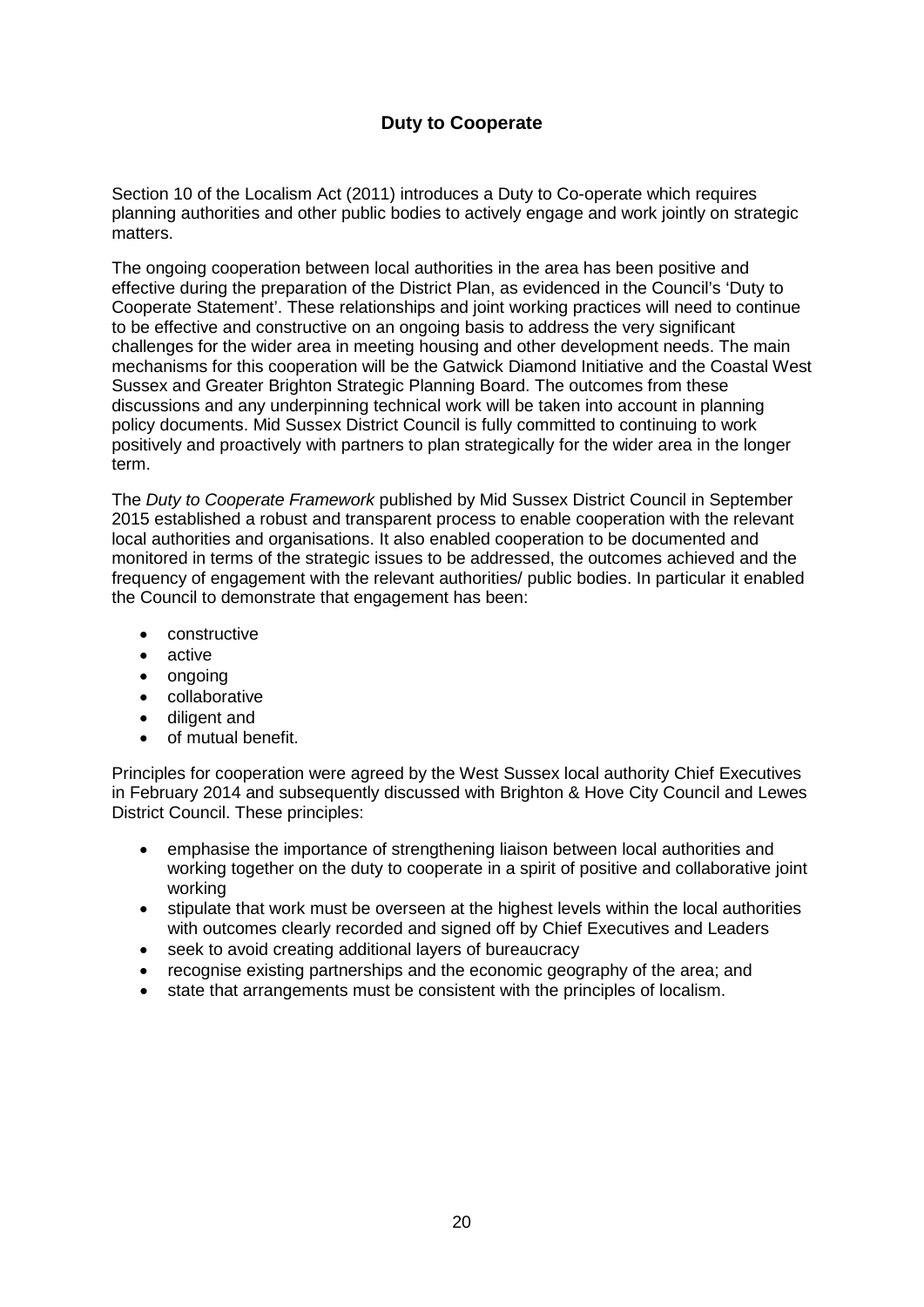# **Resources and Monitoring**

The effectiveness of the Statement of Community Involvement will be monitored for each consultation exercise. This will be covered in the respective consultation report and as part of the Annual Monitoring Report to ensure it remains appropriate and meets the needs of the community and the Council.

The Annual Monitoring Report will provide a summary evaluation of the effectiveness of the Council's consultation activity carried out over the year. This might include reporting on how successful consultations were and what respondents thought about their consultation experiences. It will use the key principles outlined in this guide as the basis for that review.

The Annual Monitoring Report may indicate that there is a need to review the Statement of Community Involvement. The Annual Monitoring Report will be available on the Council's web site at [https://www.midsussex.gov.uk/planning-building/consultation-monitoring/.](https://www.midsussex.gov.uk/planning-building/consultation-monitoring/)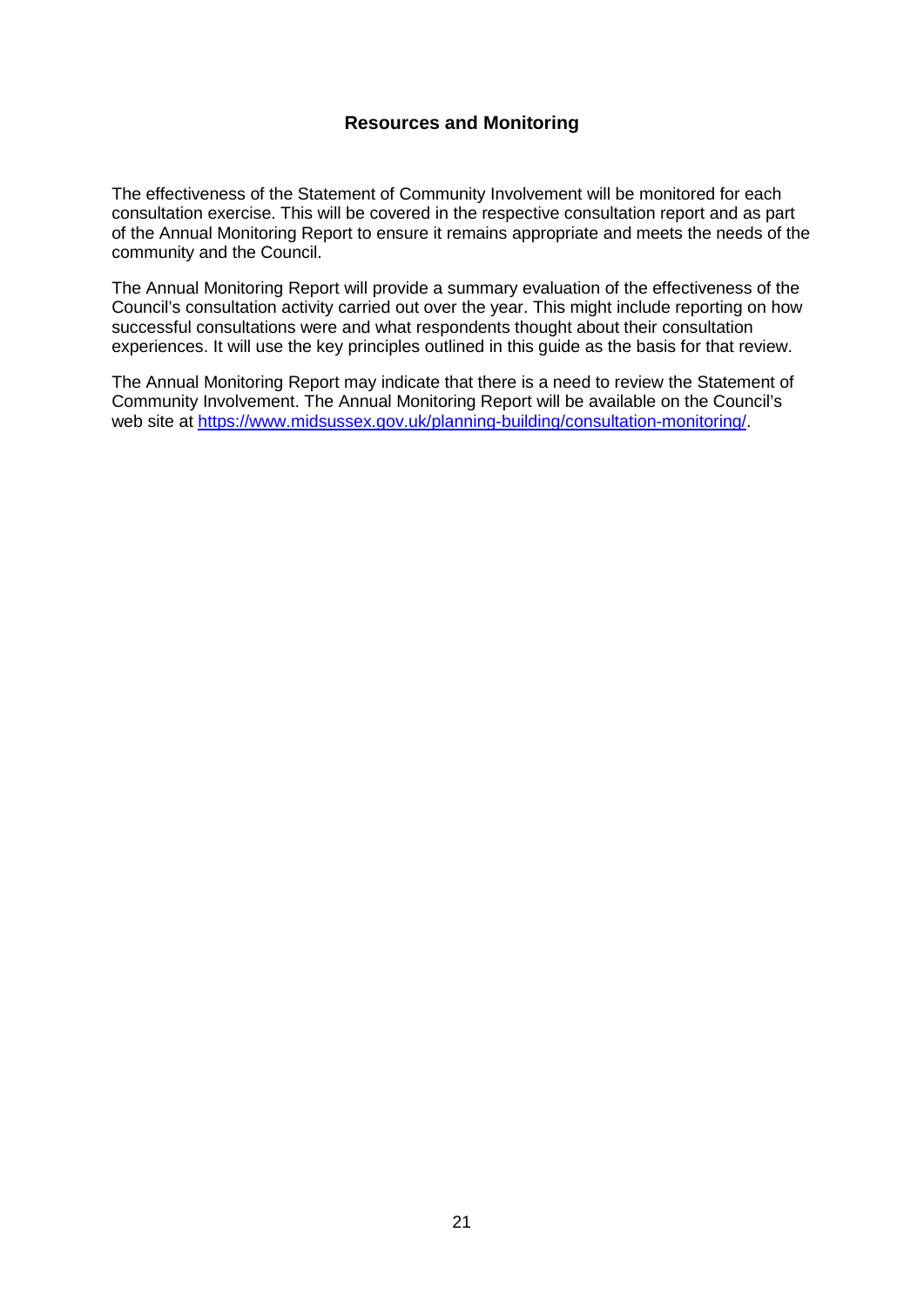# **Further information and advice**

#### **Planning Aid**

Planning Aid England provides free, independent and professional planning advice to communities and individuals who cannot afford to pay professional fees.

Planning Aid England can help you to:

- Understand and take part in the planning system
- Take part in the preparation of plans
- Comment on planning applications
- Apply for planning permission
- Appeal against a decision
- Represent yourself at appeals or public enquiries

Planning Aid England – an advice line can be contacted on (0330) 123 9244 or by email: advice@planningaid.rtpi.org.uk.

The website is available to view at [www.rtpi.org.uk/planningaid](http://www.rtpi.org.uk/planningaid)

# **Planning Portal**

The Planning Portal is the Government's website that offers clear guidance on the planning system.

The website can be viewed at: [www.planningportal.gov.uk](http://www.planningportal.gov.uk/)